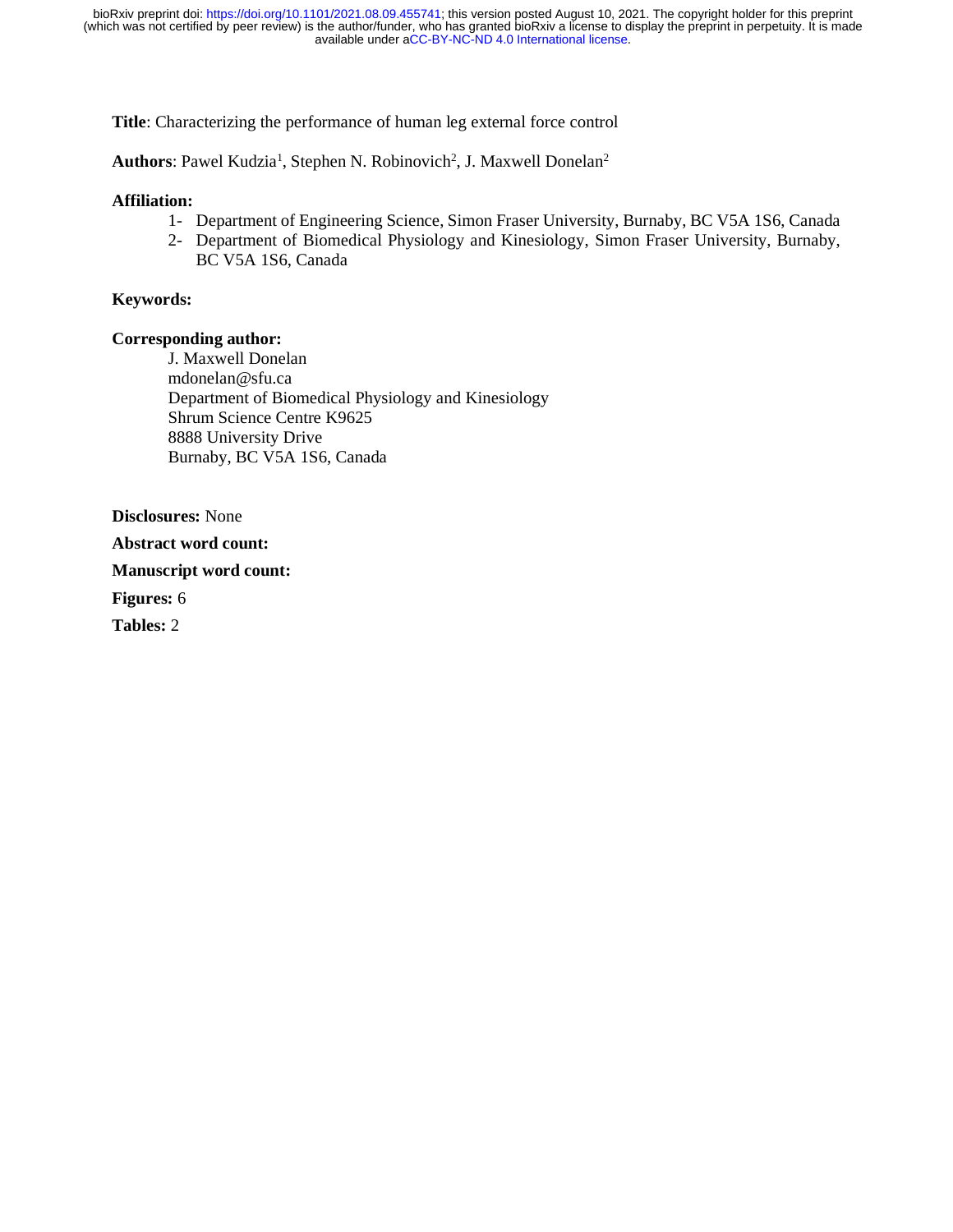## **Abstract**

Our legs act as our primary contact with the surrounding environment, generating external forces that enable agile motion. To be agile, the nervous system has to control both the magnitude of the force that the feet apply to the ground and the point of application of this force. The purpose of this study was to characterize the performance of the healthy human neuromechanical system in controlling the force-magnitude and position of an externally applied force. To accomplish this, we built an apparatus that immobilized participants but allowed them to exert variable but controlled external forces with a single leg onto a ground embedded force plate. We provided real-time visual feedback of either the leg force-magnitude or position that participants were exerting against the force platform and instructed participants to best match their realtime signal to prescribed target step functions. We tested target step functions of a range of sizes and quantified the responsiveness and accuracy of the control. For the control of force-magnitude and for intermediate step sizes of 0.45 bodyweights, we found a bandwidth of  $1.8\pm0.5$  Hz, a steady-state error of 2.6±0.9%, and a steady-state variability of 2.7±0.9%. We found similar control performance in terms of responsiveness and accuracy across step sizes and between force-magnitude and position control. Increases in responsiveness correlated with reductions in other measures of control performance, such as a greater magnitude of overshooting. We modelled the observed control performance and found that a second-order model was a good predictor of external leg force control. We discuss how benchmarking force control performance in young healthy humans aids in understanding differences in agility between humans, between humans and other animals, and between humans and engineered systems.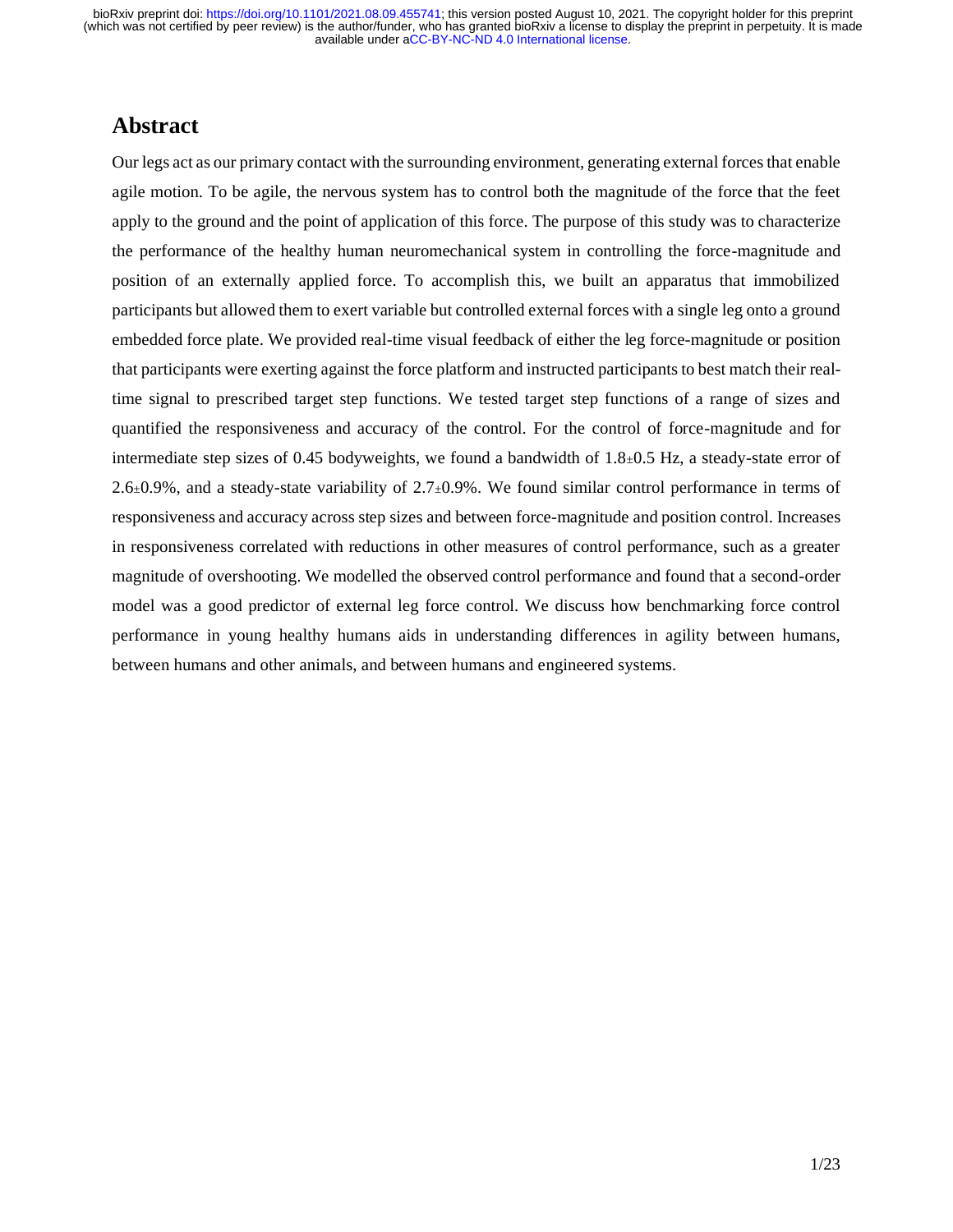# **Introduction**

Agility is an important aspect of movement performance. This is true in athletics where success can be determined by how high a volleyball player jumps when blocking a hit, or how quickly a soccer player redirects their motion when taking evasive action from an oncoming defensive player. This is also true in the wild where to survive, animals must chase down their prey, evade predators, and negotiate variable terrain [\[1\], \[2\].](https://paperpile.com/c/pRstxb/h3o2+6uCO) And in robotic systems, agility will be necessary for legged robots to provide fundamental services to society that currently only humans can provide. For example, agile robots may assist in complex mountain rescues with rough and varied terrain, move payloads while avoiding obstacles in construction sites, and deliver the mail [\[3\].](https://paperpile.com/c/pRstxb/b1W4) 

Aspects of agility are measured in several ways. In athletics, agility has been quantified by sprint speed [\[4\]](https://paperpile.com/c/pRstxb/sf6r) , jump height [\[5\],](https://paperpile.com/c/pRstxb/znxd) and time to complete an obstacle course [\[6\], \[7\].](https://paperpile.com/c/pRstxb/kLFU+caLR) Scientists have quantified the agility of different animals and sometimes compared agility across species, by measuring maximum sprint spee[d \[8\],](https://paperpile.com/c/pRstxb/dvbv) maximum jump height [\[9\],](https://paperpile.com/c/pRstxb/QxtF) and minimum turning radius [\[10\], \[11\].](https://paperpile.com/c/pRstxb/dimd+XUmf) To accomplish any of these agility tasks—running fast, jumping high, or changing direction rapidly—requires generating well-controlled forces against the environment (external forces). In turn, the resulting reaction force from the environment accelerates our bodies. In principle, legged animals and robots can push against the ground with any part of their body, but we most commonly do this using our legs to push our feet against the ground.

To be agile, the nervous system has to control both the magnitude of the force that the feet apply to the ground, as well as the point of application of this force. The external force beneath each foot is a vector quantity. The magnitude of three orthogonal components of force must be controlled—we refer to this as force-magnitude control. As is a convention, we represent these force components as forward and backward in the horizontal plane (or anterior and posterior), side to side which is also in the horizontal plane (or medial and lateral), and upward and downward in the vertical direction. The nervous system may use a decomposition that is different from this convention. Modulating the magnitude of each component will change the acceleration of the body along that component's direction. An accelerating sprinter selectively increases the forward component, a maximum height vertical jumper selectively increases the vertical component, and a runner changing direction may need to modulate all three components [\[14\].](https://paperpile.com/c/pRstxb/60wC) Our nervous system also needs to control the point of force application of the external force vector—we refer to the control of this point as force-position control. By selectively controlling the force-position, and components of the force-magnitude, a gymnast can change angular acceleration to initiate an aerial front flip by generating a rotational moment of force about their center of mass [\[15\].](https://paperpile.com/c/pRstxb/kaNP) To control the force beneath each foot our nervous system must synergistically coordinate leg muscle activations [\[12\], \[13\].](https://paperpile.com/c/pRstxb/CPM9+rA8z) In general, the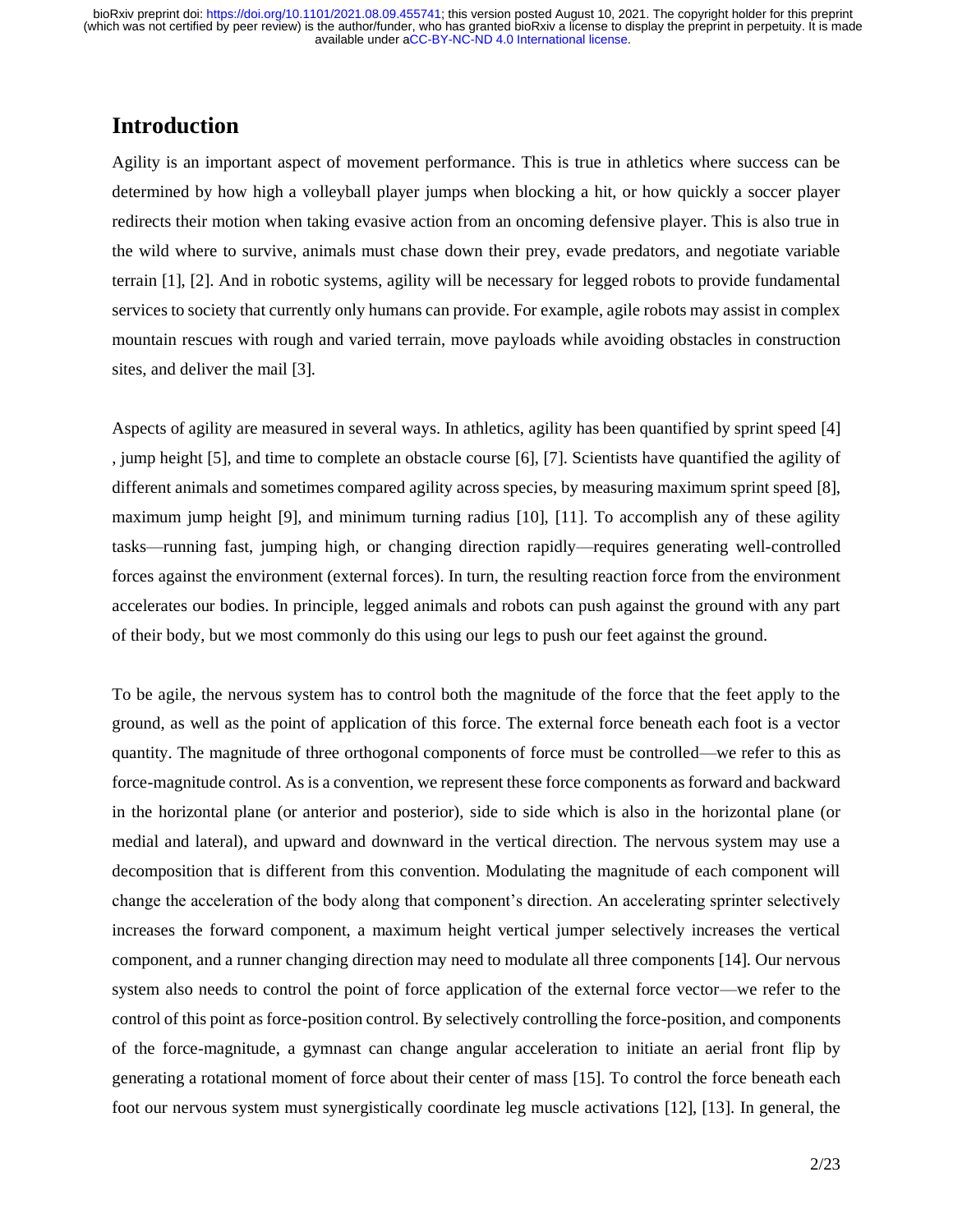selective linear and angular acceleration of the body required for agile motion requires the rapid and accurate control of force-magnitude and force-position.

Given the importance of well controlling external force vectors to generate agile motion, we know remarkably little about how well this is accomplished by legged biological and engineered systems. One approach to characterizing the performance of a control system is to evaluate the system's ability to rapidly and accurately change from one commanded state to a new target state, known as the step response [\[16\].](https://paperpile.com/c/pRstxb/ekc5) The response to a step-change in commanded external force has been evaluated in several engineered legged systems. For example, the MIT Cheetah robot is able to step-change from zero vertical force beneath the feet to 1/3 of its bodyweight within milliseconds and does so with almost zero error [\[17\], \[18\].](https://paperpile.com/c/pRstxb/yFobs+JxKz) Similarly, a state-of-the-art foot prosthesis demonstrates millisecond-scale control of torque, allowing the prosthesis to accurately track rapidly changing commanded torques [\[19\].](https://paperpile.com/c/pRstxb/vdj3) However, force control performance is not routinely measured in engineered systems, and to our knowledge, has never been quantified in humans or other legged animals.

The purpose of our study was to characterize the performance of the human leg in controlling external force-magnitude and force-position. We focused here on the control of sub-maximal forces generated by a single leg in a posture similar to how a runner actuates their motion during a run. To accomplish this purpose, we built a custom apparatus that constrained participants' bodies from moving so that their legs maintained a constant posture while allowing them to change force-magnitude and force-position. To quantify the step response, we instructed participants to best match visually-displayed step changes in ground force magnitude by pushing more or less against a ground-mounted force plate (force-magnitude control), or step changes in ground force position by shifting the pressure beneath their foot forwards and backwards, or side to side (force-position control). We evaluated control performance by how quickly and accurately participants could match their force magnitude and force position to the commanded changes.

## **Methods**

### **Participants**

We recruited fourteen participants for the study (female:  $n = 4$ ; male:  $n = 10$ ; body mass: 72.2 $\pm$ 6.1 kg; age:  $27\pm3$  years; foot length:  $0.25\pm0.2$ m; mean $\pm$ std). The Office of Research Ethics at Simon Fraser University approved the study and participants provided written informed consent before participating.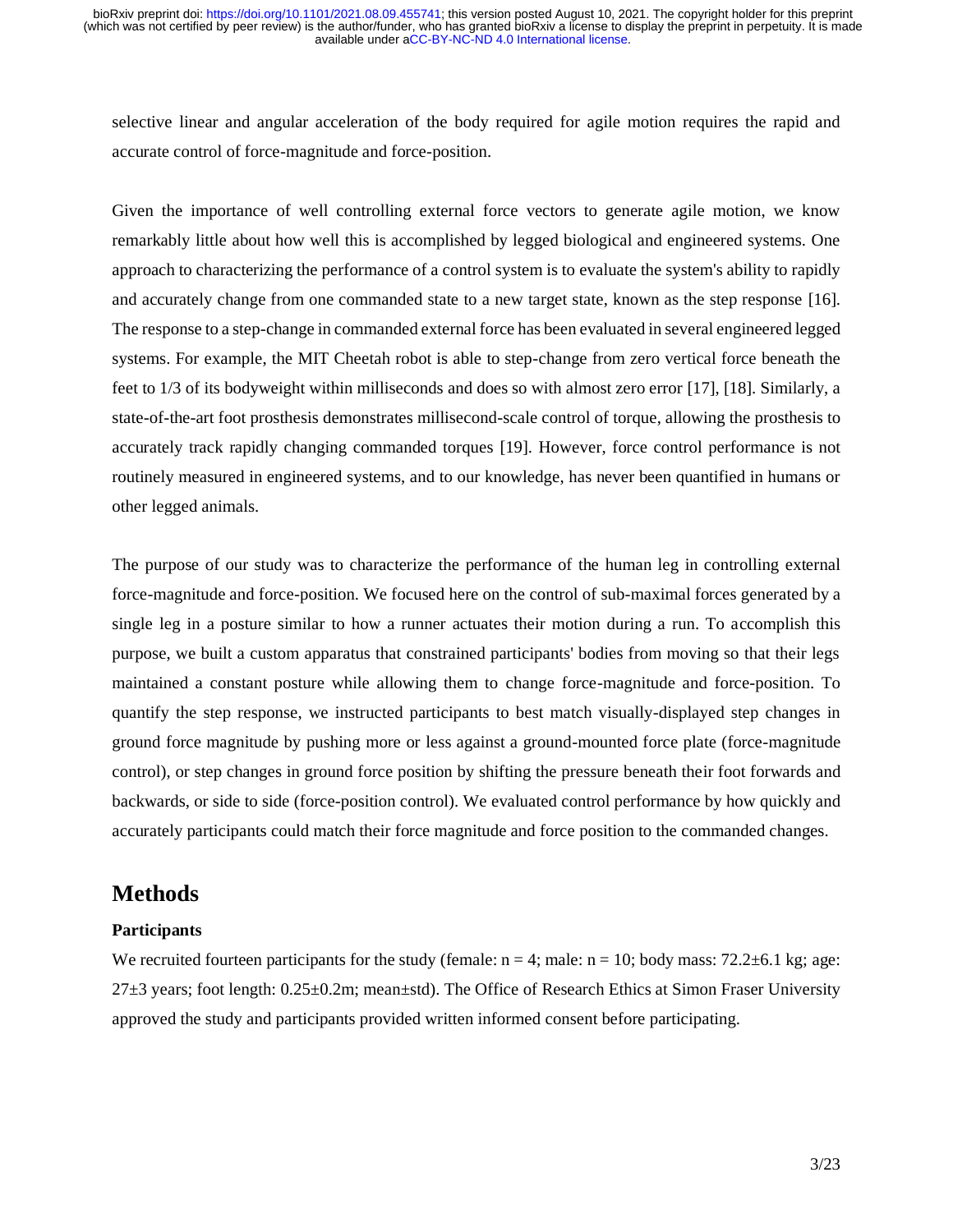#### **Experimental Design**

To characterize the performance of human leg force control, we tested the step response of participants selectively controlling leg external force. To do this, we built an apparatus that vertically and horizontally constrained participants standing over top of a ground embedded force plate (Bertec Corporation, Ohio, USA). The apparatus was rigidly attached to the ground around the force plate, but not to the force plate itself. The force plate beneath the participant's foot sampled at a frequency of 1000 Hz and was connected to a data acquisition unit (USB-6229, National Instruments Corporation, Texas, USA), which interfaced with our computer. The constraints imposed by the testing apparatus allowed participants to exert a variable but controlled external force onto the ground by selectively pushing more or less against the ground with their leg or selectively shifting the center of pressure beneath their foot anteriorly/posteriorly (forward/backward) or medially/laterally (side-to-side). We built the testing apparatus using 1.5"x1.5" T-Slotted aluminum bars (80/20 Inc., Indiana, USA). We mounted four adjustable scissor jacks onto the apparatus to secure and immobilize the participant to the apparatus (Figure 1). Two of the scissor jacks pushed down against the shoulders, and two pushed up against the forearms. An adjustable padded bar supported the leg that was not pushing on the ground. On all points where the participant came in contact with the apparatus, we secured high-density padding to reduce discomfort.

To command target step changes in force-magnitude and position, we used visual feedback to allow participants to compare their target and actual force-magnitude or position. We provided real-time visual feedback using a computer monitor mounted in front of the participants (Figure 1). Our custom software (MATLAB 2019a, MathWorks) displayed both real-time feedback of either the force-magnitude or forceposition signals that the participant's foot exerted onto the force plate and of the target step function that the participant tried to best match. We filtered the raw force signal using a zero-lag low-pass fourth-order Butterworth filter with a cut-off frequency of 10 Hz. For force-magnitude control, we then normalized the real-time signal to each participant's bodyweight and zeroed the force platform such that zero force was equivalent to one bodyweight. For the real-time force-position signal, we calculated the medial-lateral and anterior-posterior centers of pressure and filtered the raw force signal using a zero-lag low-pass fourthorder Butterworth filter with a cut-off frequency of 5 Hz[. \[20\].](https://paperpile.com/c/pRstxb/pO7ox) We then mathematically shifted the axes of the center of pressure on the force platform to originate beneath the participant's foot that was in contact with the force plate. To perform this shift, we had each participant stand in a comfortable position on each leg in the rig (Figure 1). We then recorded the values of the center of pressure while participants stood on each leg and programmed a shift of the force plate axes to originate directly below the foot the participant was standing on. We programmed all the candidate real-time signals to display at the center of the screen and constrained this signal to only vertically move up and down as the participant pushed more or less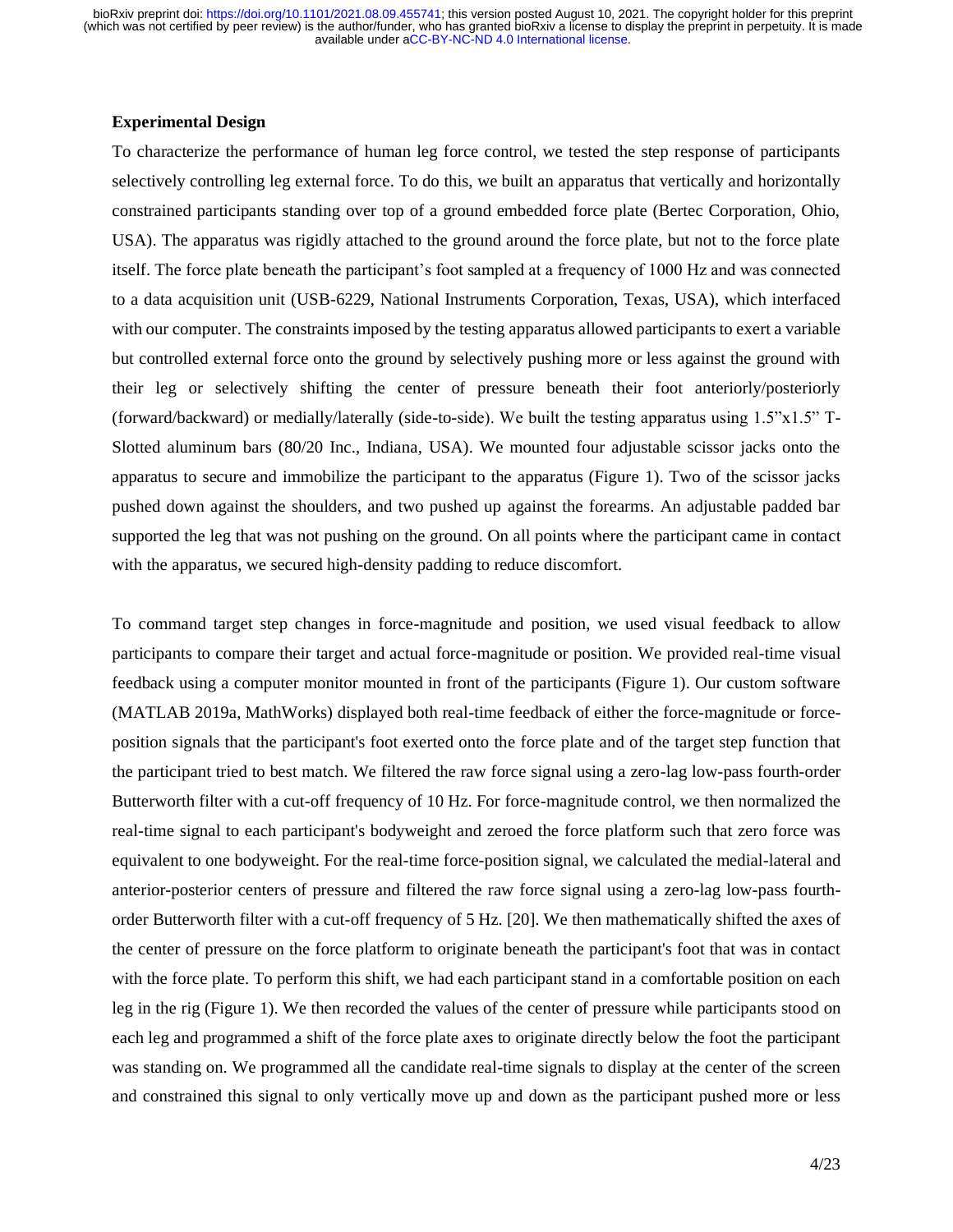against the force plate (force-magnitude control) or as they displaced their force-position anteriorly/posteriorly or medially/laterally beneath their foot (force-position control). Finally, we programmed the target step functions to slide past the real-time signal providing participants with time to view upcoming changes in the step function before they occurred (Figure 1).

We provided each participant with instructions and motivation to enable them to maximize their performance in matching their real-time force-magnitude or position signal to the targets. We instructed participants to keep their foot firmly mounted to the force platform. Our instructions to them were "*your goal in this experiment is to try and match the real-time signal to the target line that you will see on your screen. For force-magnitude control, that is pushing with force against the ground. This will mean pushing down or reducing the amount you push down, as quickly and accurately as you can to match the sliding target wave moving along the screen. For force-position control, this will mean changing the pressure beneath your foot side-to-side or forward/backward to match the sliding target wave as quickly and accurately as possible. I will notify you if it will be side-to-side or forward/backward shifting"* Due to the repetitive nature of the experiment and the possibility of both physical and mental fatigue, we provided participants with 15-second intermissions between trials (trials are explained below). During this intermission, we displayed a countdown on their screen to notify them when the next trial was beginning and a scoreboard showing them the total error incurred during each trial. We calculated this error as the total root mean square error between the empirical response and the target step function to encourage both speed and accuracy when rising and falling to new target forces and positions. We informed participants that a perfect score was 0 error. We encouraged all participants to minimize this error by best matching their real-time signal to the step targets appearing on their screen.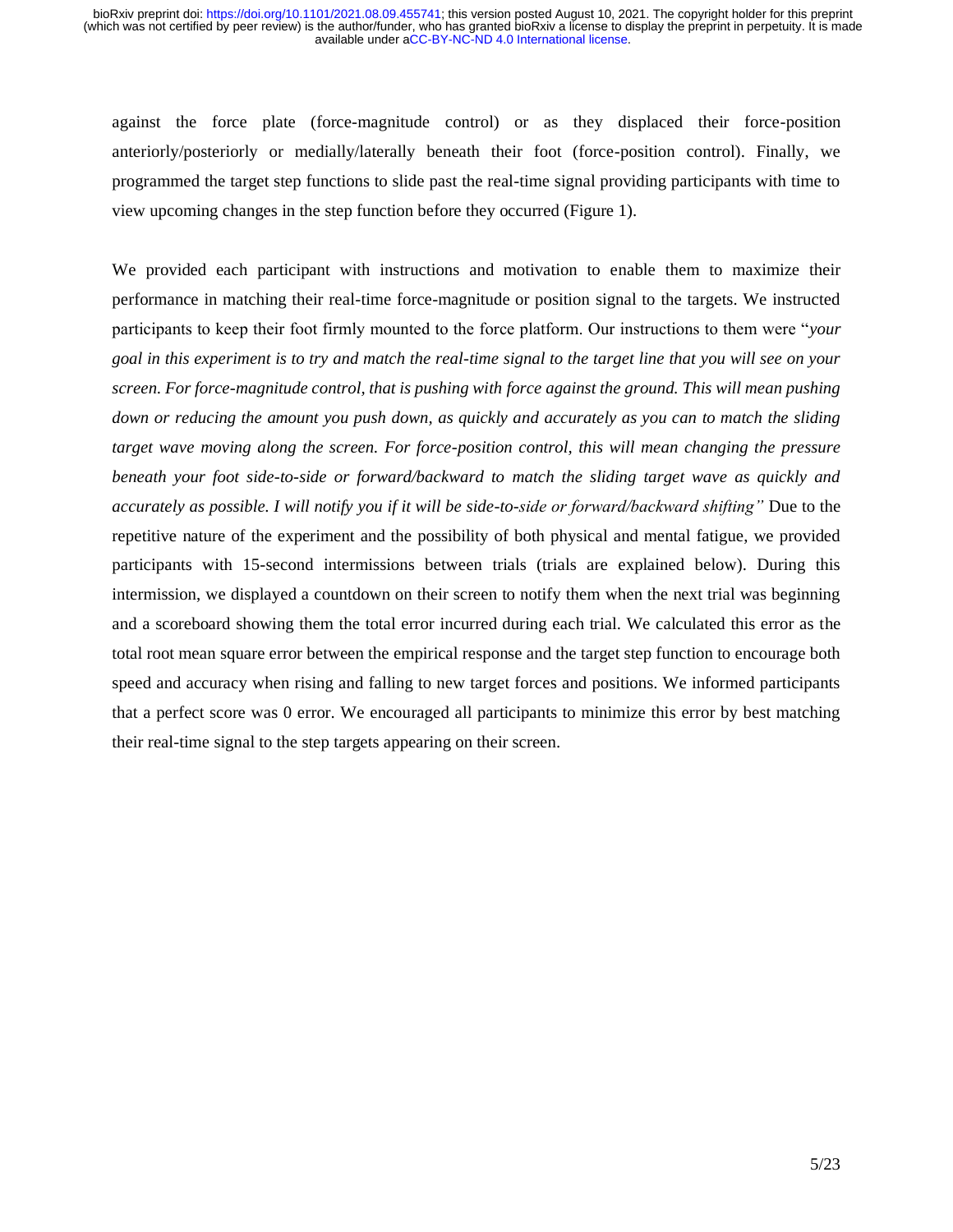

**Figure 1.** Apparatus to characterize external force control. The apparatus constrained the vertical and horizontal motion of each participants' torso using adjustable scissor jacks that pushed down on their shoulders and pushed up against their forearms, and a stiff aluminum frame securely mounted to the ground. The participants stood in a posture resembling the stance phase of a run and could selectively push more or less or shift the pressure beneath their foot against the ground-embedded force plate. The real-time feedback displayed to the participants the real-time forcemagnitude or position signal that they were exerting onto the ground as well as the target step function they were to try and best match.

#### **Experimental Protocol**

We characterized external force control over two sessions. We performed the sessions in a randomized order and on different days. In each session, we fitted participants into the experimental apparatus. When fitting participants into the apparatus, we used an analog goniometer to enforce a 15-degree knee flexion angle to approximate a posture similar to that assumed by a runner at the start of stance [\[21\].](https://paperpile.com/c/pRstxb/itxyM) While maintaining this posture, we adjusted the horizontal positions of the arm and shoulder constraints such that the participant was unable to shift horizontally within the apparatus. Next, we adjusted the vertical arm and shoulder constraints by vertically shifting the scissor jacks to apply downwards pressure on the participant's shoulders. Finally, we adjusted the height of the padded bar that supported the leg that was not pushing on the ground. In the force-magnitude session, we recorded each participant's mass by having them stand on a force plate.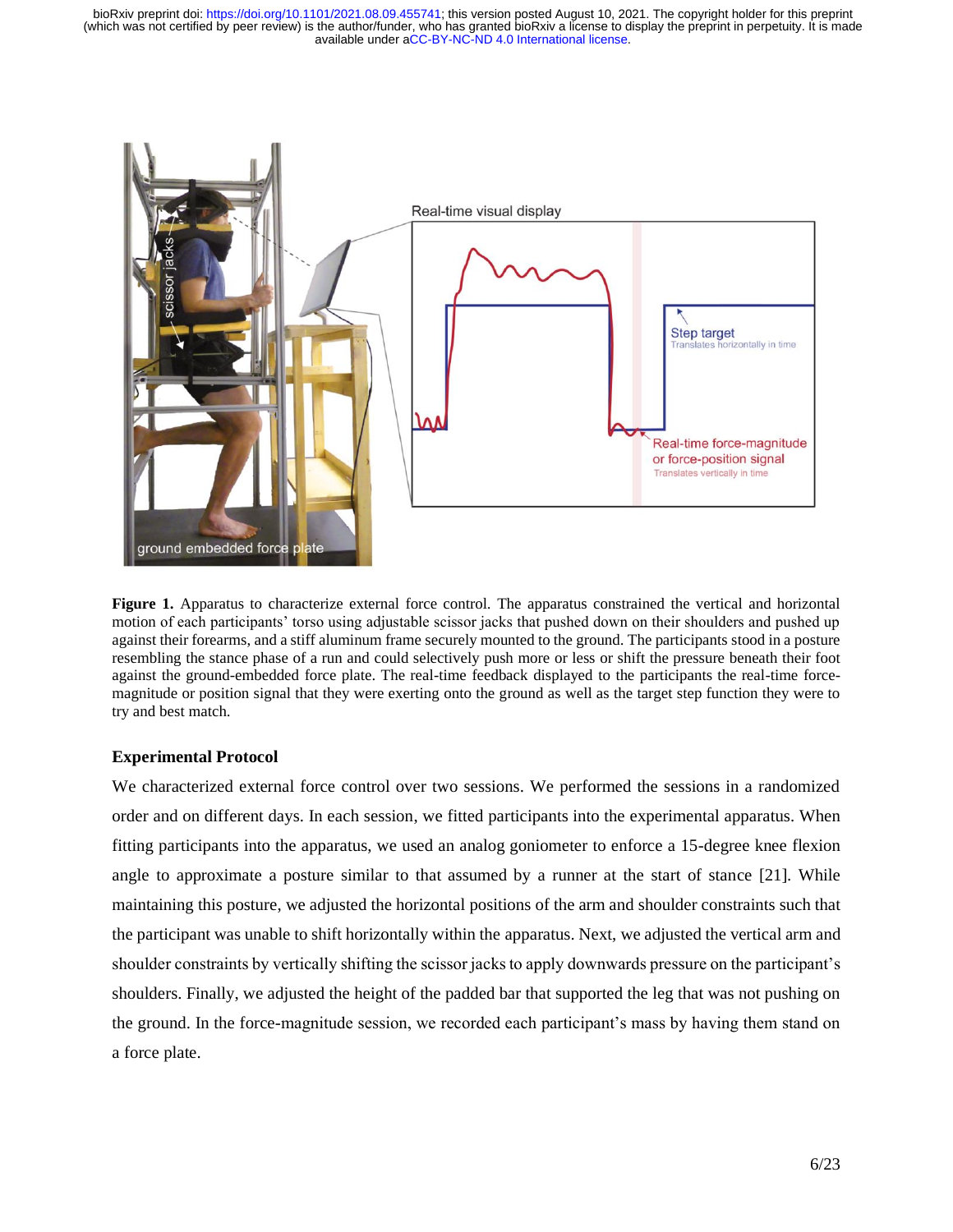In one session, we characterized force-magnitude control. This session contained five conditions—one training and four testing. The training condition came first, and we designed it to familiarize participants with the experiment. It consisted of 12 trials, totaling six on each leg, with a single target step function size of 0.85 bodyweights. We choose to focus on a single target step function size in order to get many trials where a participant can practice all the aspects of the task including being comfortable in the apparatus and acquainting themselves with the visual display without the added complexity of changing the target size. In all trials, the target step function consisted of a square wave of ten matching size target steps, each four seconds in duration, with three seconds between steps (totaling 73 seconds per trial). The four testing conditions followed the training condition. Each of these testing conditions contained a target step function size of either 0.25, 0.45, 0.85, or 1.25. We had participants perform each of these testing conditions in random order. Testing conditions consisted of 6 trails, totaling three per leg. In all cases, participants switched the leg in contact with the ground after each trial to ameliorate the effects of fatigue.

In another session, we characterized force-position control. This session contained five conditions—one training and four testing—for anterior-posterior control and the same five conditions for medial-lateral control. In random order, we first evaluated either the conditions within anterior-posterior control or the conditions within medial-lateral control. In either case, the training condition came first, and we designed it to familiarize participants with the experiment. It consisted of 12 trials, totaling six on each leg, with a single target step function of size 2.5 centimeters anterior for anterior/posterior control trials and target step size of 1.0 centimeters for the medial/lateral control trials. Again, in all trials, the target step function consisted of a square wave of ten target steps, each four seconds in duration, with three seconds between steps. The four testing conditions followed the training condition. Each of these four conditions contained a single target step function size of either  $+2.5$ ,  $+4.0$ ,  $-1.0$ ,  $-2.5$  centimeters for the anterior  $(+)$ /posterior  $(-)$ ) control conditions or  $+1.0$ ,  $+0.5$ ,  $-0.5$ ,  $-1.0$  centimeters for the medial  $(+)/$ lateral  $(-)$  control conditions. Like for force-magnitude control, we had participants perform each of these testing conditions in random order. Testing conditions consisted of 6 trials, totaling three per leg and in all cases, we asked participants to swap the leg in contact with the ground after each trial.

To determine whether visual feedback slowed the participant's ability to control external force, we eliminated visual feedback for some of the step responses in each trial. We randomly omitted the visual feedback from two of every ten steps in every trial for each condition throughout all of our experiments including the training conditions. We did this by momentarily taking away the real-time visual feedback of the force the participant is exerting onto the ground, while the target step function remains on the screen. We removed visual feedback starting from when the target steps up to when it steps back down again.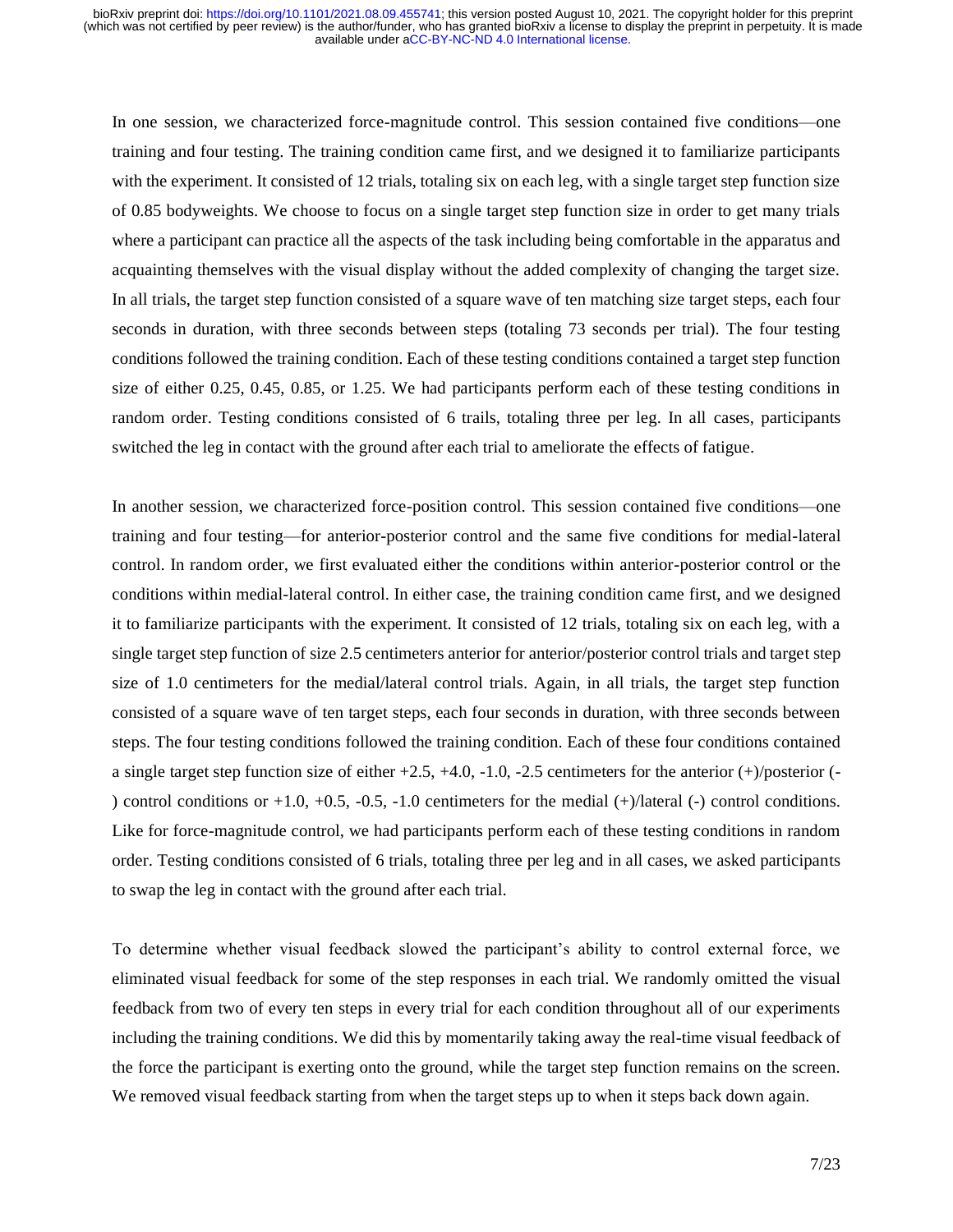To determine how quickly force could rise when the speed of the response was prioritized over the accuracy, we had one participant perform a force-magnitude control experiment stepping up to a step target size of 0.85 bodyweights (male; body mass  $= 80.6$  kg; foot length  $= 26.6$  cm). Similar to the main protocol, he performed three trials with the left leg and three trials with the right leg. We instructed him that the priority was to step up as quickly to the target as they could and that it was unnecessary to match or hold the steadystate force level after stepping up to the target.

#### **Data Analysis**

#### **Step response characteristics**

For each step response within each trial, we evaluated the responsiveness and accuracy in controlling external force. To accomplish this**,** we took the results from each trial and segmented them into ten individual step responses such that each segmentation consisted of a six-second single-step response, with one second before the step-up and 1 second after the step-down (Figure 2). For each step response, we evaluated the rise time (in units of milliseconds) as the time for the signal to go from 10% to 90% of the target step size value. We calculated the upper limit of bandwidth (in units of Hz) by dividing 0.35 by rise time [\[22\]](https://paperpile.com/c/pRstxb/HARV5) and assumed the lower limit was 0 Hz. The bandwidth measures the frequency range at which a target signal can change and still be accurately tracked by the controller. We quantified fall time (in units of milliseconds) as the time for the signal to go from 90% to 10% of the target step size value as the participant steps-down. In this paper, we use the term responsiveness to refer to rise time, fall time, and bandwidth—a responsive system has a short rise time, a short fall time, and a high bandwidth. Next, we quantified overshoot by taking the peak value reached by the signal, subtracting the value of the target step, dividing this by the size of the step, and multiplying by 100. In this way we expressed overshoot as the percentage that the signal exceeds the target step size value. If the signal did not surpass the target step value resulted in a negative value for the overshooting. A large overshoot can indicate under-damping in the controller—it will take longer for the system to settle and reach its target step size. We restricted our evaluation of the rise time, bandwidth, and overshoot of the response to the time interval of 0.5 seconds before the step target stepped up and up to one second after the step-up occurred. We quantified steadystate error by calculating the mean value of the signal between 2-3 seconds, subtracting the value of the target step size, and taking the absolute value. We divided this by the value of the target step size and multiplied this by 100 to express the steady-state error as a percentage of the target value. The steady-state error informs us how much error the control system has once it has reached the target size value and settled in its new state. A large error can be indicative of poor control as the system is not able to well match the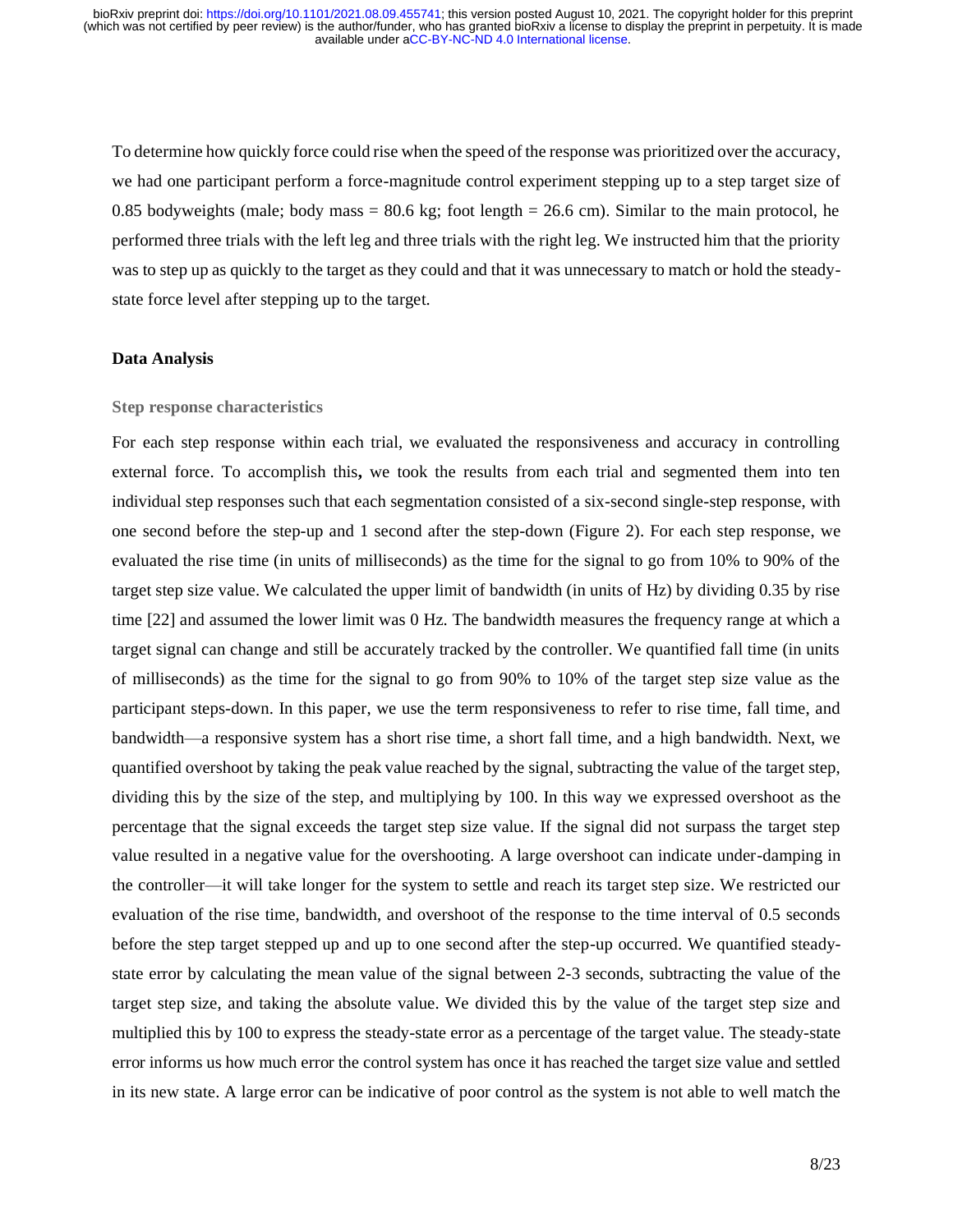target value. We quantified steady-state variability by calculating the standard deviation of the signal between 2-3 seconds, dividing this by the steady-state mean and multiplying this value by 100. The steadystate variability, expressed as a percentage of the steady-state mean, informs us how variable the system is once it has reached and settled on its new state. In this paper, we use the term accuracy to refer to overshoot, steady-state error, and steady-state variability—an accurate system has small overshoot, small steady-state error, and small steady-state variability. We evaluated the fall time between four to six seconds (Figure 2). We collectively refer to the rise time, bandwidth, overshoot, steady-state error, steady-state variability, and fall time as the step response characteristics.



**Figure 2:** Step response characteristics. The empirical response (red line) and the step target (blue) line are shown for a single segmented target step response six seconds in length. For force-magnitude control, the step target size is in bodyweights and for force-position control, the step target size is in centimeters. The evaluated control characteristics include rise time (s), bandwidth (Hz), overshoot (%), steady-state error (%), steady-state variability (%), and fall time (s).

We used exclusion criteria to remove step responses that may poorly describe leg external force control. We used the following criteria: 1) the control response is in the opposing direction of the target step, 2) the response does not step up within 0.5 seconds after the target step function steps up, and 3) the response is already greater than 10% of the target step size value the 0.5 seconds leading up to the step-up. We removed the step responses that meet these exclusion criteria from all subsequent analyses.

#### **Statistical Analysis**

To estimate the fastest control performance for each participant and condition, we calculated means of step response characteristics using the five trials with the fastest rise times. We then calculated the mean and standard deviation across participants for each step response characteristic. To determine if there were differences in characteristics between different step sizes (i.e., conditions), we performed a repeatedmeasures analysis of variance within the force-magnitude, the medial-lateral force-position, and the anterior-posterior force-position experiments. If a difference existed, we performed pairwise comparisons between the group means to evaluate which conditions produced similar step response characteristics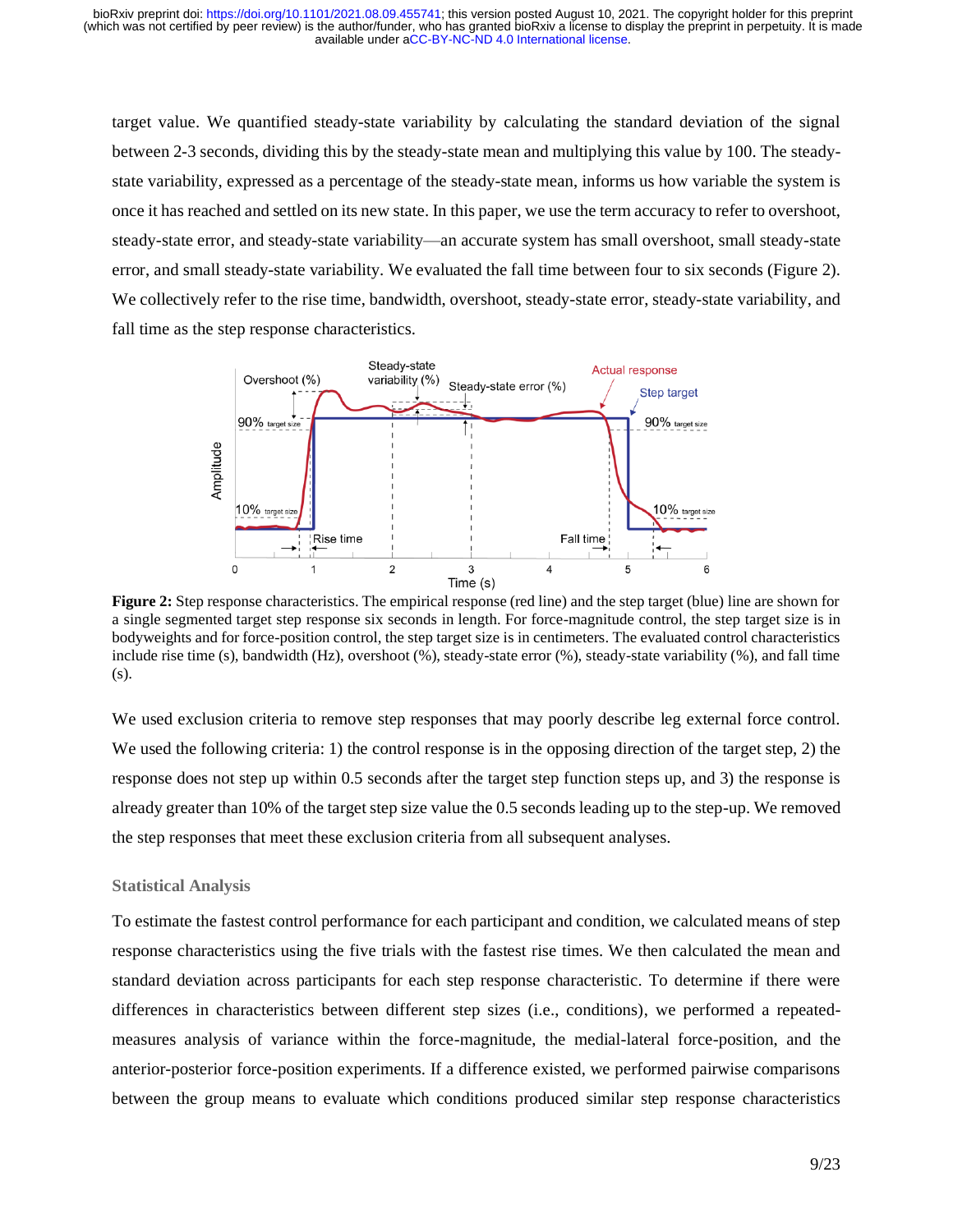adjusting p-values for multiple comparisons using Bonferroni corrections [\[23\].](https://paperpile.com/c/pRstxb/NvAH) To understand if there were relationships between step response characteristics within each condition, we used data from every included step response, not just the five fastest responses. We used linear mixed-effects models to identify these relationships. This approach allowed for individual y-intercepts for each participant while finding a single best-fit parameter describing the slope between the two variables. We assessed the strength of a relationship using the slope magnitude, the probability that the slope is different from zero, and the  $R^2$  value. In all cases, we used MATLAB's statistical analysis toolbox and accepted p<0.05 as statistically significant.

#### **System modelling**

To further describe the step response characteristics of leg force control, we modelled the system dynamics and used system identification to estimate the unknown parameters. As a starting point, we modelled the relationship between the commanded step response of the input, X, and the measured step response of the output, Y, as a single dynamic process comprising a time-delayed second-order linear ordinary differential equation. We modelled this system using a second-order representation as the biological response displays overshooting, which cannot be accounted for with a simpler first-order system. The mathematical representation of the proposed model takes the form:

$$
Y(s) = \frac{K}{(\tau \cdot s)^2 + (2 \cdot Z \cdot \tau \cdot s) + 1} \cdot e^{-T_d \cdot s} X(s)
$$

where s denotes representation in the frequency domain. K is the gain describing the steady-state value of the output Y induced by a unit change in the input X, Z is the damping constant,  $\tau$  is the time constant characterizing the rate of change of Y in response to a change in X, and  $T_d$  is the time delay (or lead time) which corresponds to the time delay (or lead time) of when the system first begins to respond. We used the five fastest step responses for each participant and each experimental condition, used only the step-up response, and fit the model to each of those step-up responses. We normalized the magnitude of each trial to unity to allow for comparisons between different step sizes. To accomplish this normalization, we divided each step response by the size value of each step target. To fit this model to our data, we solved for the unknown model parameters by using a system identification approach. This consisted of using constrained numerical optimization (*fmincon*, MATLAB 2019a) to minimize the squared difference between the model predicted and actual empirical response (our objective function). To estimate model step response characteristics and system parameters, we followed the same statistical procedures as with the experimental step responses. That is, we determined the step response characteristics for each model fit, averaged across step responses for each participant within each condition and then averaged again across participants within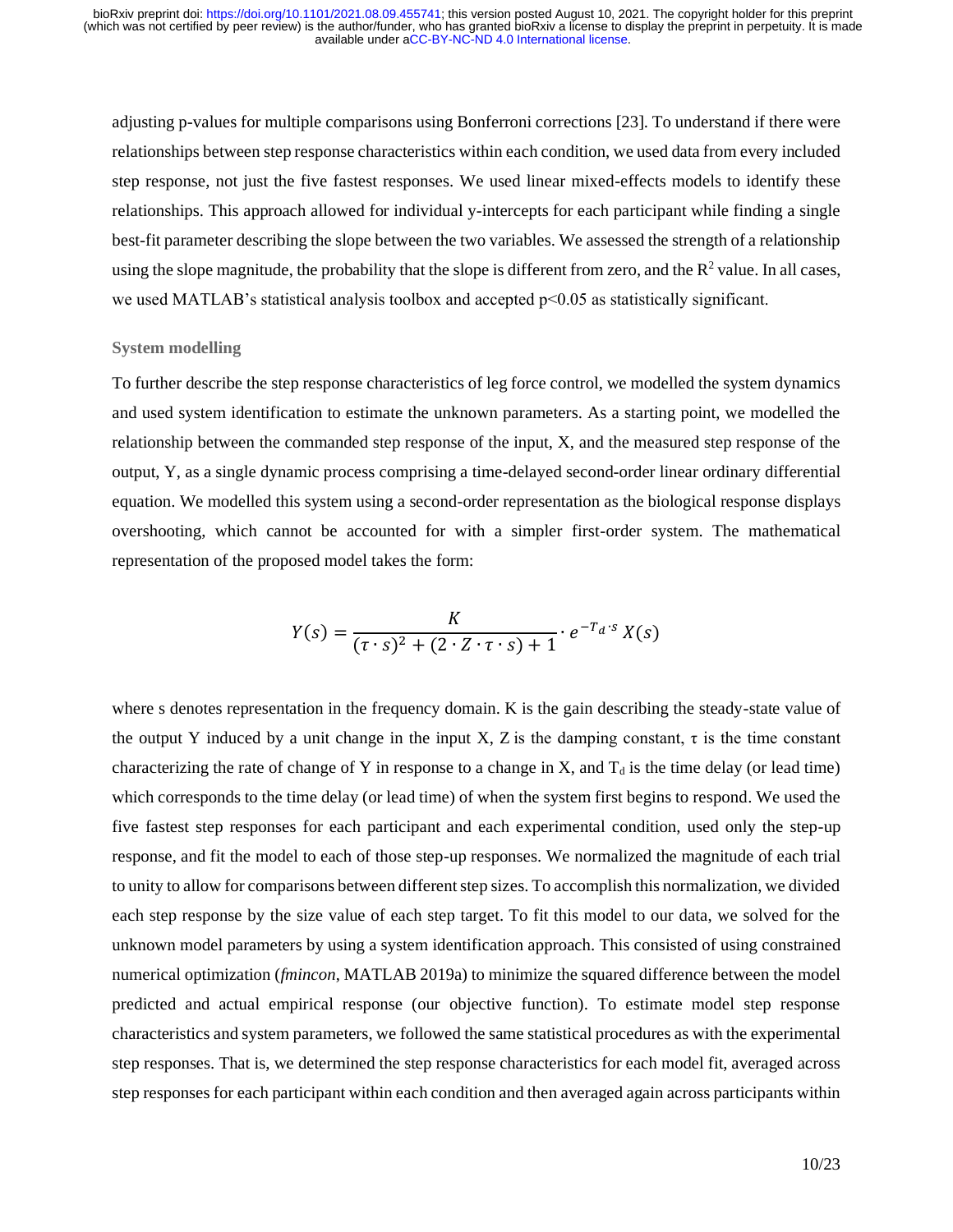a condition. We used a repeated-measures analysis of variance within the force-magnitude, the mediallateral force-position, and the anterior-posterior force-position models and assessed the goodness-of-fit of the estimated best-fit parameters using  $\mathbb{R}^2$  values.

## **Results**

#### **Step response characteristics were similar between force-magnitude and force-position control**

When controlling the force-magnitude of leg external force, participants were quickest to reach the smallest target step size. At the smallest step size of 0.25 bodyweights, participants stepped up to the target at a rise time of  $178\pm69$  ms and stepped down with a fall time of  $399\pm122$  ms (Table 1, and Figure 3,4). This rise time equated to a bandwidth of  $2.2 \pm 0.6$  Hz. Once participants did reach the commanded target step size, they did so by overshooting it by 31.6±15.8%. Upon settling at the target, participants did so with a steadystate error of 3.9 $\pm$ 0.4% and a steady-state variability of 4.4 $\pm$ 1.5%. As the force-magnitude target step size increased, participants took longer to reach the target resulting in decreases in bandwidth (Table 1). Participants also overshot the target less and were, in general, more accurate and less variable during steadystate (Table 1). Fall times were always longer than rise times (p<0.001), and we observed no changes in fall times with increasing target step size.

The characteristics of force-position control were comparable to force-magnitude control. When participants shifted their force-position anteriorly or posteriorly, or when they shifted their force-position medially or laterally, they did so with a rise time and bandwidth that was similar to when controlling for force-magnitude. Fall times were similar to those found for force-magnitude control and also did not change with changes in target step size for both anterior-posterior and medial-lateral control (Table 1, Figure 3,4). As in force-magnitude control, participants overshoot the target less and were in general, more accurate and less variable during steady-state with increases in target step size in force-position control (Table 1).

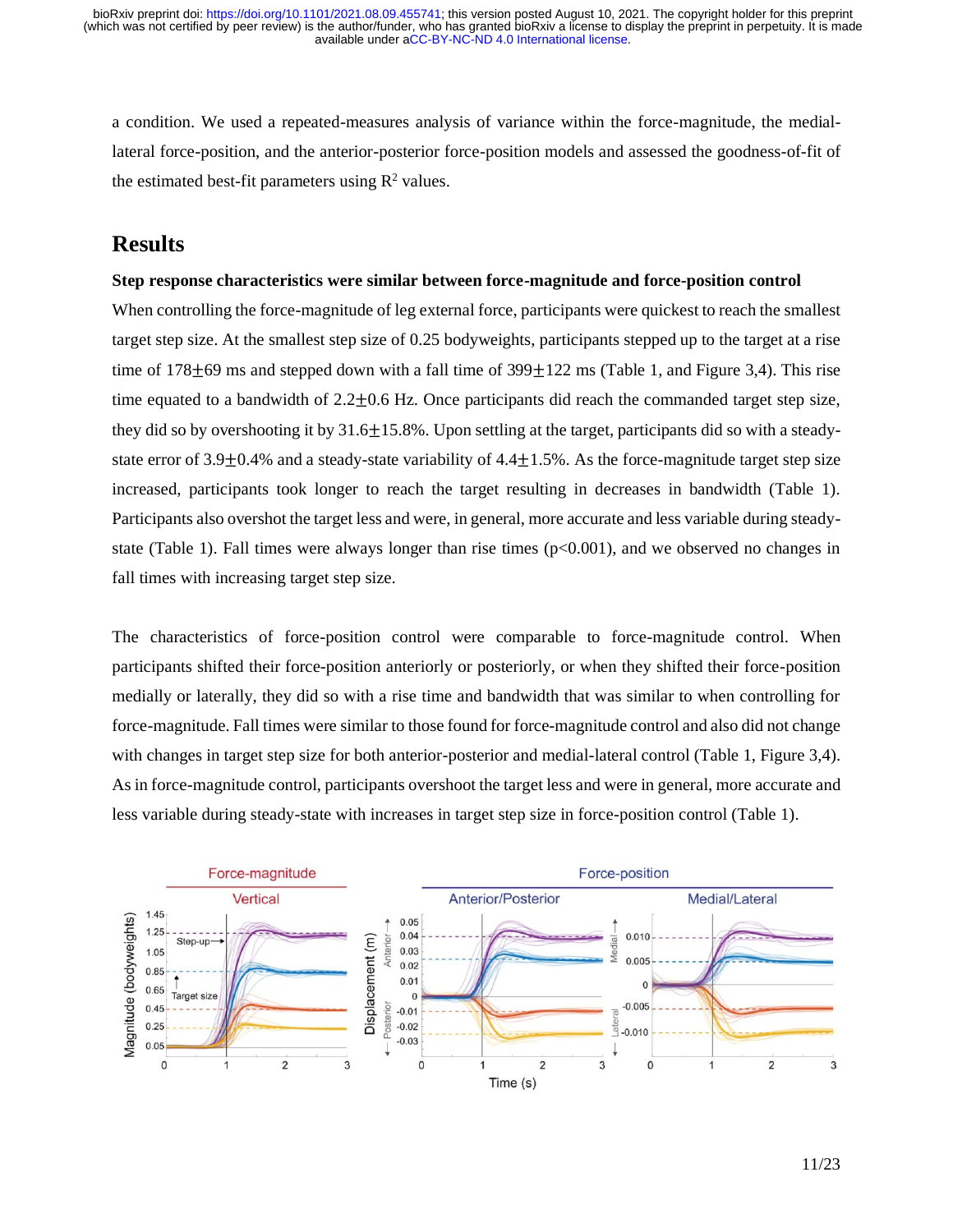**Figure 3:** The average step-up response from each participant at each target step size (color lines) and the average of the average response (bolded color lines). The vertical line represents when the target step function steps up from its base value of 0.05 bodyweights for force-magnitude control or 0 cm for force-position control to a new target step size (dashed lines). Participants could anticipate when the step target would step up to a new target size therefore the response could precede the visual step change. Here the first second before the step-up and the two seconds after are shown. Within this time frame, we evaluated the rise time, bandwidth, overshoot, steady-state error, and steady-state variability.



**Figure 4:** The average step-down response for each participant at each target step size (color lines) and the average of the average response (bolded colored lines). The vertical line represents when the step function steps down from the current step target size (dashed lines) to 0.05 bodyweights for force-magnitude control or 0 cm for force-position control (base values). Here the two seconds before the step-down are shown and the one second after the signal returns to its base value. Within this timeframe, we evaluated the fall times as participants stepped down from the step target size back down to the base value.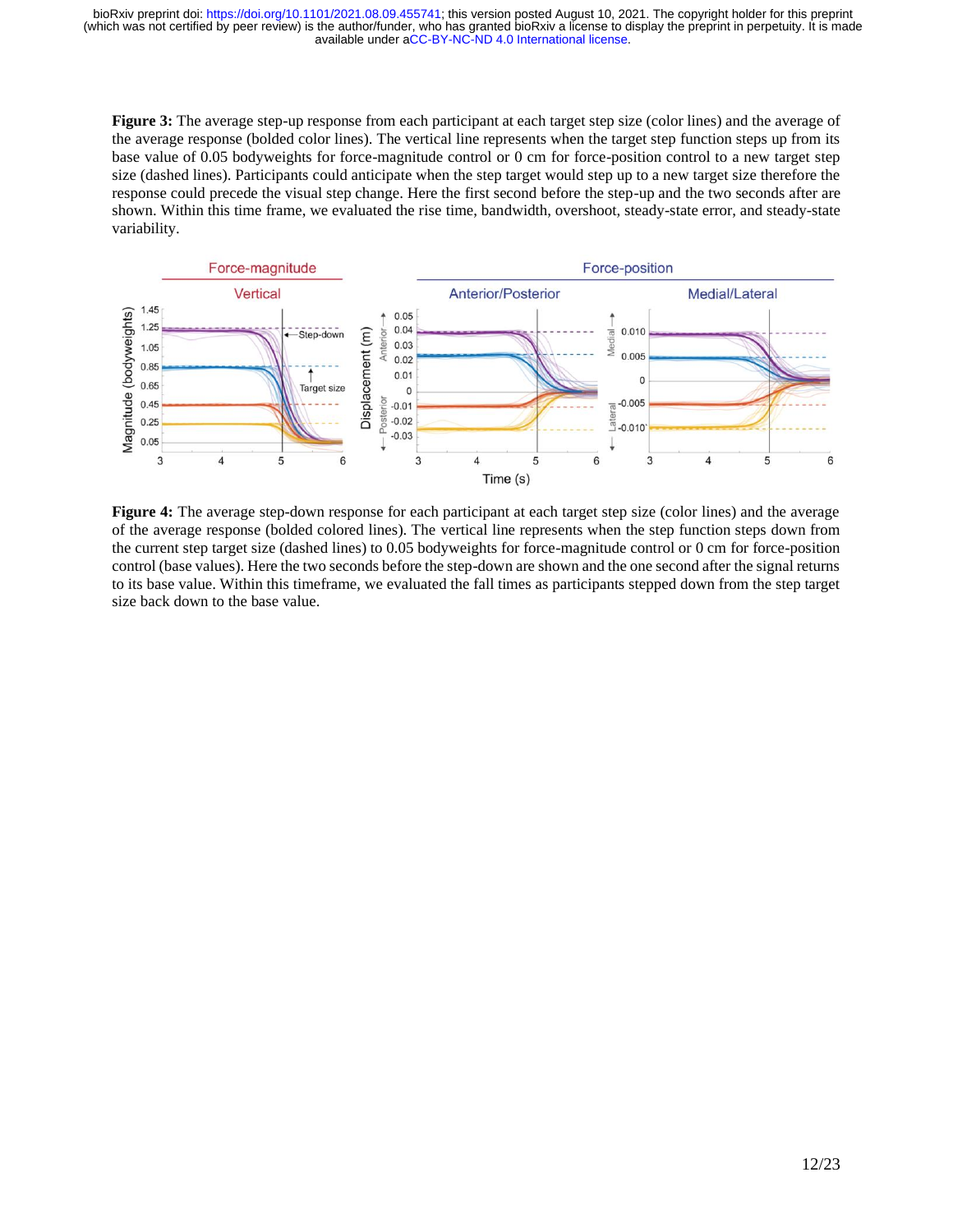| Vertical                         |         |                |                 |                | Force-magnitude control |             |             |
|----------------------------------|---------|----------------|-----------------|----------------|-------------------------|-------------|-------------|
| Target step size<br>(bodyweight) |         | Rise time (ms) | Fall time (ms)  | Bandwidth (Hz) | Overshoot $(\%)$        | SSE(%)      | SSV(%)      |
| 0.25                             |         | $177.6 + 69.3$ | $399.2 + 121.9$ | $2.2 + 0.6$    | $25.3 \pm 12.7$         | $3.2 + 1.0$ | $3.5 + 1.2$ |
| 0.45                             |         | $204.7 + 63.5$ | $373.8 + 99.8$  | $1.8 + 0.5$    | $17.1 + 9.5$            | $2.6 + 0.9$ | $2.7 + 0.9$ |
| 0.85                             |         | $242.9 + 92.3$ | $389.8 + 112.1$ | $1.6 + 0.5$    | $9.8 + 5.6$             | $2.4 + 1.3$ | $2.1 + 0.4$ |
| 1.25                             |         | $266.0 + 90.5$ | $405.5 + 99.0$  | $1.4 + 0.4$    | $7.4 + 3.3$             | $2.6 + 1.3$ | $2.5 + 0.7$ |
|                                  | p-value | < 0.001        | 0.8             | < 0.001        | < 0.001                 | 0.26        | < 0.001     |

#### **Table 1:** Average control characteristics for force-magnitude and force-position control

Anterior (+) Posterior (-) **Force-position control**

| Target step size<br>(cm) | Rise time $(ms)$   | Fall time (ms)  | Bandwidth (Hz) | Overshoot $(% )$ | SSE(%)       | SSV(%)        |
|--------------------------|--------------------|-----------------|----------------|------------------|--------------|---------------|
| $-1.0$                   | $181.1 + 29.0$     | $377.3 + 155.1$ | $2.0 + 0.3$    | $45.0 + 17.8$    | $13.9 + 4.7$ | $8.6 + 2.8$   |
| $-2.5$                   | $225.9 + 47.6$     | $417.6 + 111.3$ | $1.6 + 0.3$    | $19.4 + 9.2$     | $6.2 + 2.1$  | $3.8 + 2.3$   |
| 2.5                      | $217.4 + 42.6$     | $411.8 + 128.0$ | $1.7 + 0.3$    | $20.8 + 10.9$    | $6.7 + 3.3$  | $5.0 \pm 2.0$ |
| 4.0                      | $244.2 + 46.8$     | $423.3 + 100.7$ | $1.5 + 0.3$    | $15.8 + 11.1$    | $4.9 + 2.3$  | $4.8 + 2.4$   |
|                          | < 0.001<br>p-value | 0.76            | < 0.001        | < 0.001          | < 0.001      | < 0.001       |

```
Medial (+) / Lateral (-) Force-position control
```

| Target step size<br>(cm) |         | Rise time $(ms)$ | Fall time (ms)  | Bandwidth (Hz) Overshoot (%) |               | $SSE(\% )$    | SSV(%)        |
|--------------------------|---------|------------------|-----------------|------------------------------|---------------|---------------|---------------|
| 0.5                      |         | $200.4 + 59.6$   | $377.5 + 103.1$ | $1.9 + 0.4$                  | $36.0 + 14.1$ | $9.1 + 3.4$   | $6.1 + 2.4$   |
| $-0.5$                   |         | $192.4 + 39.0$   | $312.2 + 140.9$ | $1.9 \pm 0.3$                | $32.1 + 16.3$ | $10.0 + 4.2$  | $5.5 + 2.0$   |
| $-1$                     |         | $229.4 + 37.0$   | $349.0 + 115.4$ | $1.6 + 0.2$                  | $15.6 + 6.2$  | $5.5 + 2.2$   | $3.3 + 1.1$   |
|                          |         | $230.6 + 45.7$   | $382.1 + 114.5$ | $1.6 + 0.3$                  | $19.0 + 12.8$ | $5.9 \pm 3.7$ | $4.2 \pm 2.5$ |
|                          | p-value | < 0.001          | 0.3             | < 0.001                      | < 0.001       | < 0.001       | 0.001         |

Note: Steady-state error (SEE), Steady-state variability (SSV)

#### **A faster response correlated with reductions in other measures of control performance**

On average, trials with higher bandwidth had a larger overshoot (Figure 5). For force-magnitude control, the relationship between the bandwidth of the response and overshooting the target was significant for all conditions (p<0.001). The strongest relationship had a linear fit with an  $R^2$  of 0.51 for target step sizes of 0.45 bodyweights, having a slope of  $+15.4\%$  overshoot/Hz; the weakest relationship had a linear fit with an  $R^2$  of 0.36 for target step sizes of 1.25 bodyweights, and a slope of +8.5% overshooting/Hz. For forceposition control, this relationship was also significant for all conditions ( $p<0.001$ ) with an average fit  $R^2$  of 0.34 $\pm$ 0.1, and an average slope of +17.2 $\pm$ 3.6% overshooting/Hz (representative conditions are shown in Figure 5). With increasing bandwidth, participants tended to be less accurate and more variable as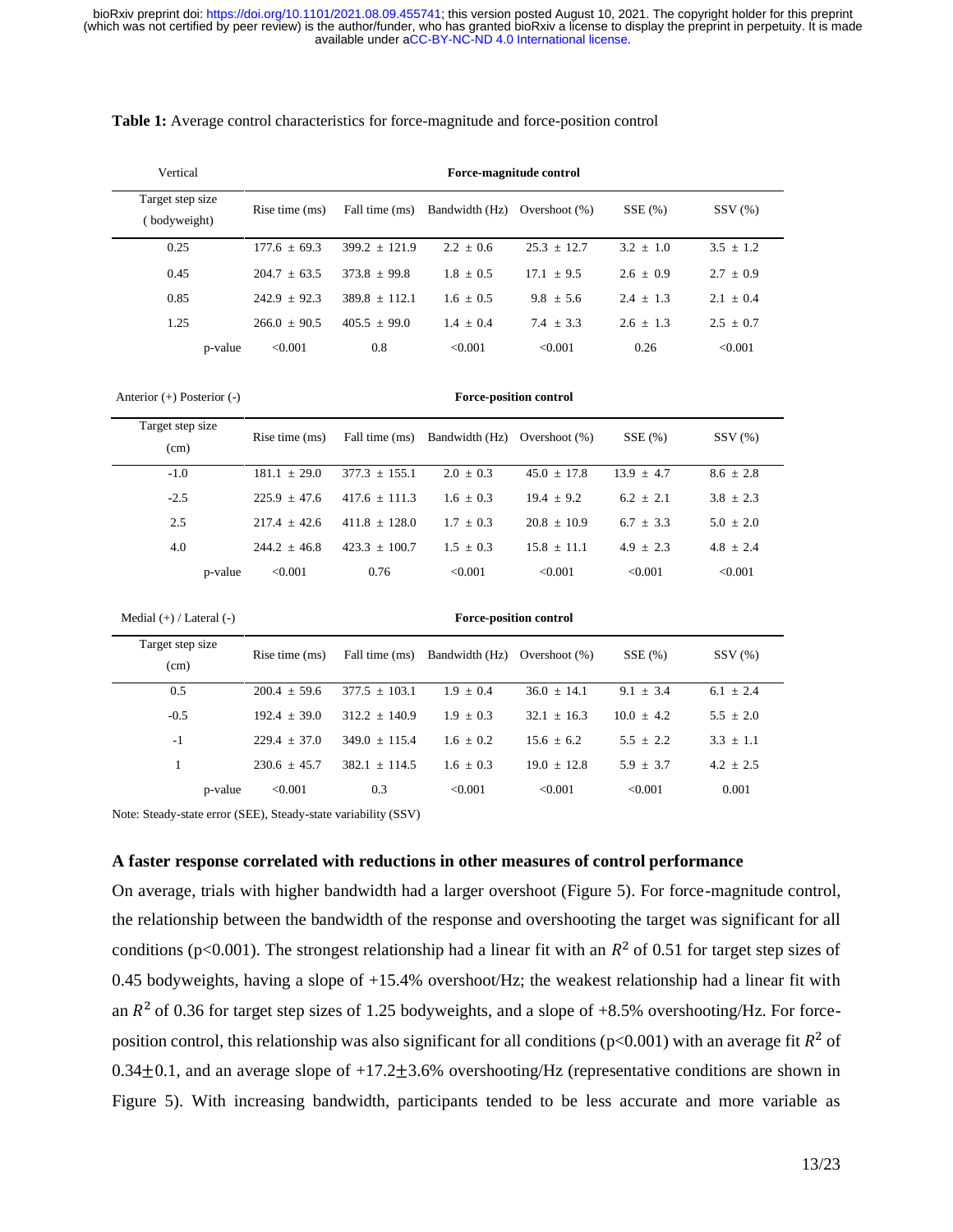demonstrated by increased steady-state error and variability, but these relationships were weak and not significant for most of the conditions. Finally, there were significant correlations between increases in steady-state variability and increases in steady-state error  $(p<0.001)$  for all the conditions for both forcemagnitude and force-position control, but the fits were weak with  $R^2$  values at best 0.34 and at worst 0.05. We found no other significant correlations between other measures of control performance.



**Figure 5:** Representative findings from force-magnitude control (0.45 bodyweights), and force-position control (2.5 cm anterior and 1.0 cm medial). We fit a linear mixed-effects model to the data and plot the resultant linear fit as the black line. Each data point corresponds to the results from a single-step response while each color corresponds to a different participant. The  $R^2$  value for the fit is shown alongside the p-value, and equation of the line.

#### **Leg external force control as a second-order control system**

A second-order model well described the step-up control characteristics found for the control of leg external forces (Figure 6). Best-fit  $\mathbb{R}^2$  values for all step target sizes in both force-magnitude and position control were above 0.85 (Table 2). We chose the second-order model because the overshooting observed in the data was not a feature that could be described using a first-order model, and a third-order model was unnecessary given how well the second-order model described the observed behavior. The second-order controller for controlling leg external force can be well approximated using the following control parameters: K (process gain) = 1,  $\tau$  (time constant) = 100 ms, Z (damping constant) = 0.5, and T<sub>d</sub> (time delay or lead time) = -100ms. A controller with these parameters has a rise time of 165 ms, a bandwidth of 2.0 Hz, overshoots by 16.3%, a settling time of 1.7s, and no steady-state error or steady-state variability.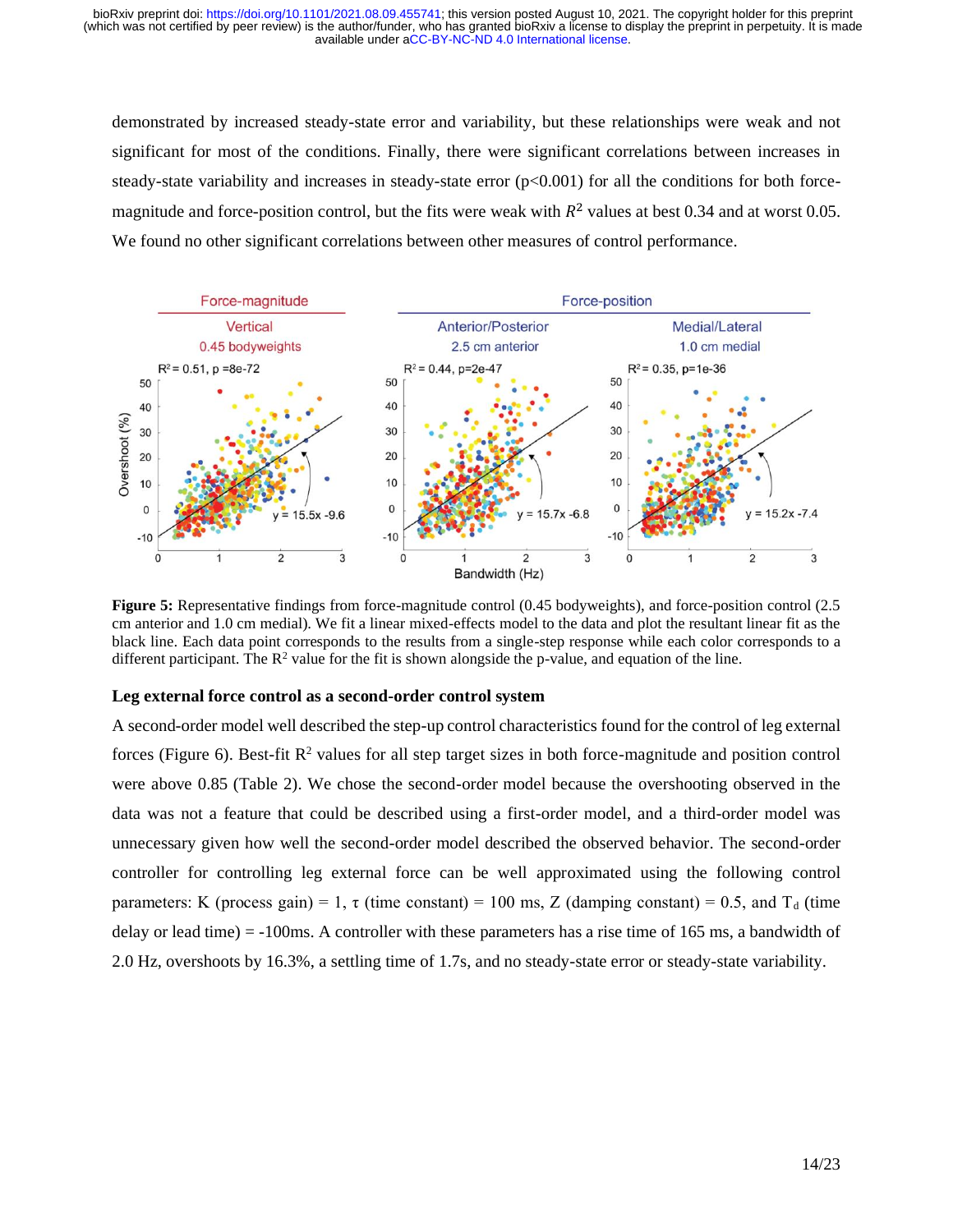

**Figure 6:** Representative modelling results for select force-magnitude and force-position target step size conditions. We plotted the second-order model using the average of the best-fitted parameters (black line) against the average of each participant's response to each step target magnitude (colored lines). The vertical line represents when the step function steps up from zero to the normalized target value of one. The horizontal dashed line is the target step size value of 1. The  $\mathbb{R}^2$  value shown is the average fit of the model for that condition.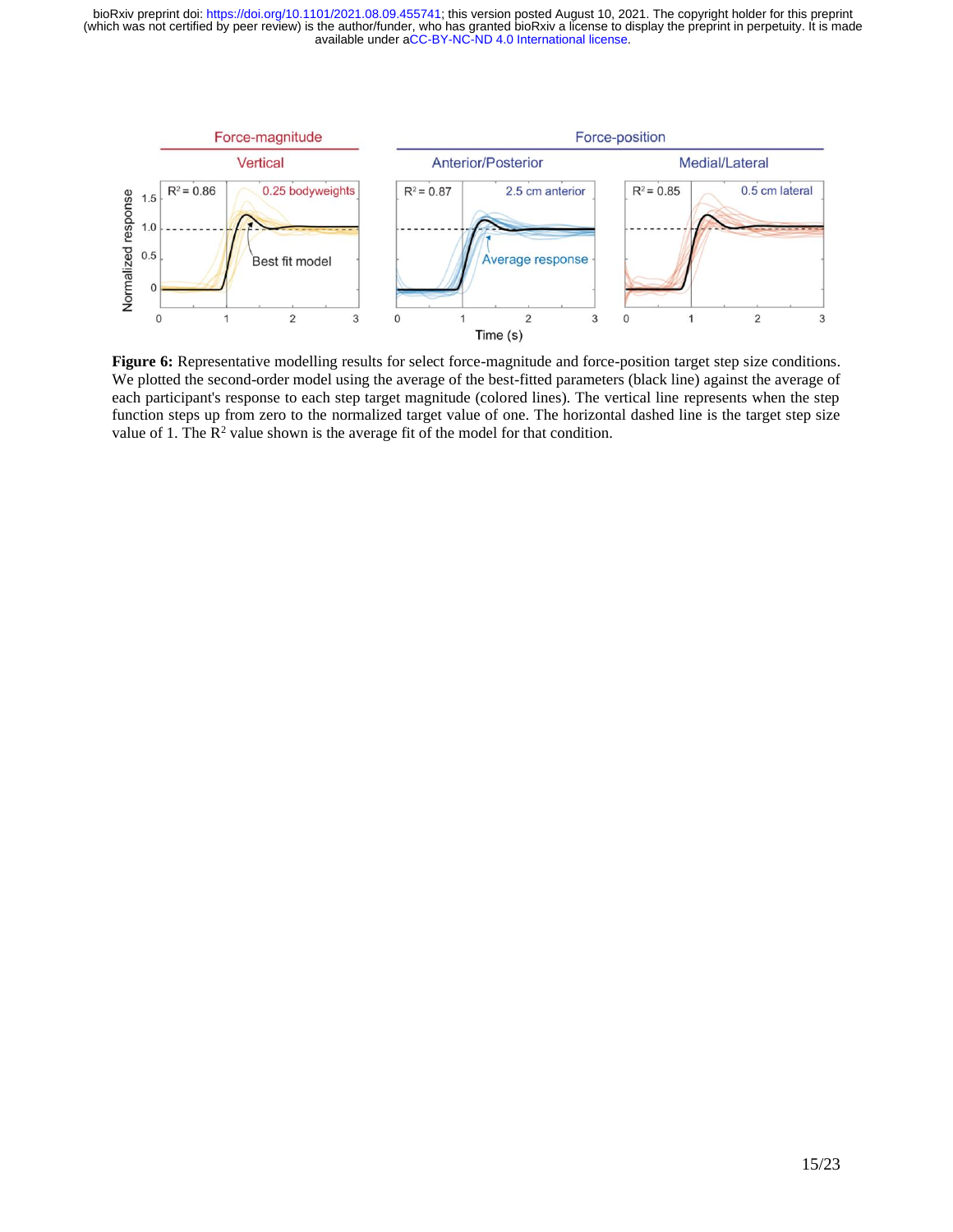**Table 2:** Average best fitting system modelling parameters describing leg force control as a second-order system. The R<sup>2</sup> represents the fit, K is the gain used to determine error (1 being no error in the system),  $\tau$  is the time constant characterizing the rate of change of how quick the system changes state,  $Z$  is the damping constant where a value of  $\lt$ 1 indicates an underdamped system and  $T_d$  is the time delay (or lead time) which is the time delay of when the system first begins to respond (a negative value indicates the system is predicting and responding before the step target steps up).

| Target step size<br>(bodyweights) | $\mathbb{R}^2$                | $\bf K$                       | $\tau$ (ms)            | Z                   | $T_d$ (ms)                 |  |  |  |
|-----------------------------------|-------------------------------|-------------------------------|------------------------|---------------------|----------------------------|--|--|--|
| x0.25                             | $\pm$ 5<br>86                 | 0.05<br>1.04<br>$\pm$         | 110.6<br>29.5<br>$\pm$ | 0.5<br>$\pm$ 0.1    | $-96.4$<br>87.8<br>$\pm$   |  |  |  |
| x0.45                             | 90<br>3<br>土                  | 1.02<br>0.03<br>$\pm$         | 22.1<br>103.6<br>$\pm$ | 0.6<br>0.1<br>$\pm$ | $-70.7$<br>100.5<br>$\pm$  |  |  |  |
| x0.85                             | 93<br>2<br>土                  | 0.99<br>0.02<br>$\pm$         | 101.4<br>17.5<br>$\pm$ | 0.7<br>0.1<br>$\pm$ | 68.4<br>$-56.2$<br>$\pm$   |  |  |  |
| x1.25                             | 93<br>-1<br>$\pm$             | 0.03<br>0.98<br>$\pm$         | 110.7<br>31.2<br>$\pm$ | 0.7<br>0.1<br>$\pm$ | $-73.6$<br>104.4<br>$\pm$  |  |  |  |
|                                   |                               | <b>Force-position control</b> |                        |                     |                            |  |  |  |
| Target step size<br>(cm)          | $\mathbb{R}^2$                | $\bf K$                       | $\tau$ (ms)            | Z                   | $T_d$ (ms)                 |  |  |  |
|                                   | Anterior (+) / Posterior (-)  |                               |                        |                     |                            |  |  |  |
| $-1.0$                            | 80<br>$\pm$ 7                 | 1.07<br>0.09<br>$\pm$         | 120.6<br>24.4<br>$\pm$ | 0.4<br>0.1<br>$\pm$ | 110.4<br>$-111.1$<br>$\pm$ |  |  |  |
| $-2.5$                            | 89<br>$\overline{4}$<br>$\pm$ | 1.02<br>0.05<br>$\pm$         | 116.7<br>28.2<br>$\pm$ | 0.6<br>0.2<br>$\pm$ | $-161.0$<br>119.0<br>$+$   |  |  |  |
| 2.5                               | 87<br>$\overline{4}$<br>$+$   | 1.00<br>0.06<br>$+$           | 23.3<br>116.2<br>$\pm$ | 0.5<br>0.1<br>$\pm$ | $-92.6$<br>115.4<br>$\pm$  |  |  |  |
| 4.0                               | 89<br>$\overline{4}$<br>$\pm$ | 1.00<br>0.04<br>$\pm$         | 119.0<br>19.9<br>$\pm$ | $0.6 \pm 0.1$       | $-118.2$<br>125.7<br>$\pm$ |  |  |  |
| Target step size                  | $\mathbb{R}^2$                | $\bf K$                       | $\tau$ (ms)            | Z                   | $T_d$ (ms)                 |  |  |  |
| (cm)                              |                               | Medial (+) / Lateral (-)      |                        |                     |                            |  |  |  |
|                                   |                               |                               |                        |                     |                            |  |  |  |
| 0.5                               | 85<br>± 5                     | 1.07<br>0.08<br>$\pm$         | 118.8<br>20.8<br>$\pm$ | 0.1<br>0.5<br>$\pm$ | 100.7<br>$-124.9$<br>$\pm$ |  |  |  |
| $-0.5$                            | 85<br>5<br>$\pm$              | 1.05<br>0.09<br>$\pm$         | 112.6<br>17.1<br>$\pm$ | 0.5<br>0.1<br>土     | $-160.8$<br>94.4<br>$\pm$  |  |  |  |
| $-1$                              | 91<br>-1<br>$\pm$             | 1.02<br>0.04<br>$\pm$         | 107.5<br>13.9<br>$\pm$ | $0.6\,$<br>0.1<br>土 | $-135.1$<br>101.1<br>$\pm$ |  |  |  |
| $\mathbf{1}$                      | 89<br>± 6                     | 1.03<br>0.05<br>$\pm$         | 118.4<br>21.9<br>$\pm$ | $0.6 \pm 0.1$       | $-112.1$<br>80.9<br>$\pm$  |  |  |  |

#### **Force-magnitude control**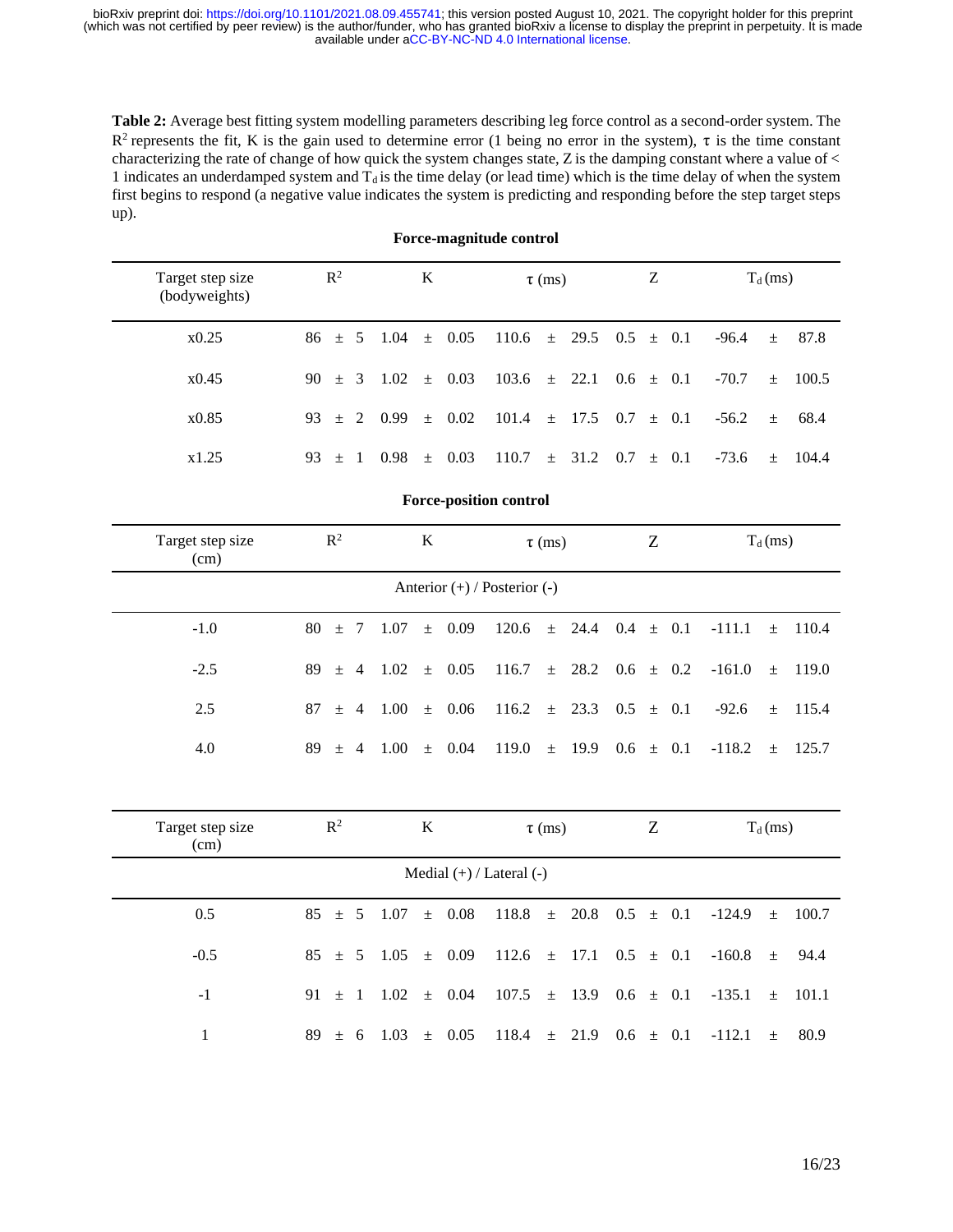#### **Practice trials were effective at training participants to perform the task**

To determine whether the amount of training was sufficient for participants to reach state-state, we compared the performance of their last 15 practice steps to the 15 steps immediately prior. We found no significant improvements in the rise times when comparing these two sets of trials in either the forcemagnitude task trials (average difference of  $17\pm275$  ms, p=0.40) or the force-position control in the anterior/posterior direction (average difference of  $2\pm 392$  ms, p=0.93) and the medial/lateral direction (45 $\pm$ 377 ms, p=0.09). The allotted practice appears sufficient for participants to have reached a steady-state level of performance.

#### **Removing visual feedback resulted in specific and modest increases in performance**

To test whether the task's reliance on visual feedback affected force control performance, our protocol periodically eliminated the step that was displayed on the screen, removing the participant's ability to use visual feedback. For force-magnitude control, we found that participants were indeed faster without visual feedback. When comparing the rise times that participants stepped up to the step target without visual feedback to that with visual feedback participants were on average 19% faster ( $p=0.02$ ) for a step target size of 0.25 bodyweights,  $15\%$  faster (p=0.04) for a step target size of 0.45 bodyweights,  $13\%$  faster  $(p=0.02)$  for a step target size of 0.85 bodyweights, and 10% faster  $(p=0.13)$  for a step target size of 1.25 bodyweights. This increase in speed with the removal of visual feedback did not carry over to force-position control—we found that participants were, if anything, slower at controlling external force-position for either the anterior/posterior and medial/lateral control at all target step sizes.

#### **Prioritizing speed over accuracy increased the responsiveness of force control but reduced accuracy**

To determine how quickly force could rise when the speed of the response was prioritized over the accuracy, one participant performed a force-magnitude control experiment stepping up to a target step size as fast as possible under instructions that removed the need to hold an accurate steady-state force level. Under these conditions, this participant had a rise time of  $121\pm28$  ms, a bandwidth of  $3.0\pm0.49$ Hz and overshot the target by 50.7±19.5%. This rise time was ~100% faster than when completing it under the previous instructions (rise time of  $243\pm92$  ms) where we emphasized the need for both speed and accuracy. We observed a more than five-fold increase in overshooting the target value over completing this task under previous instructions (overshot by 9.8±5.6%) indicating a reduction in the accuracy.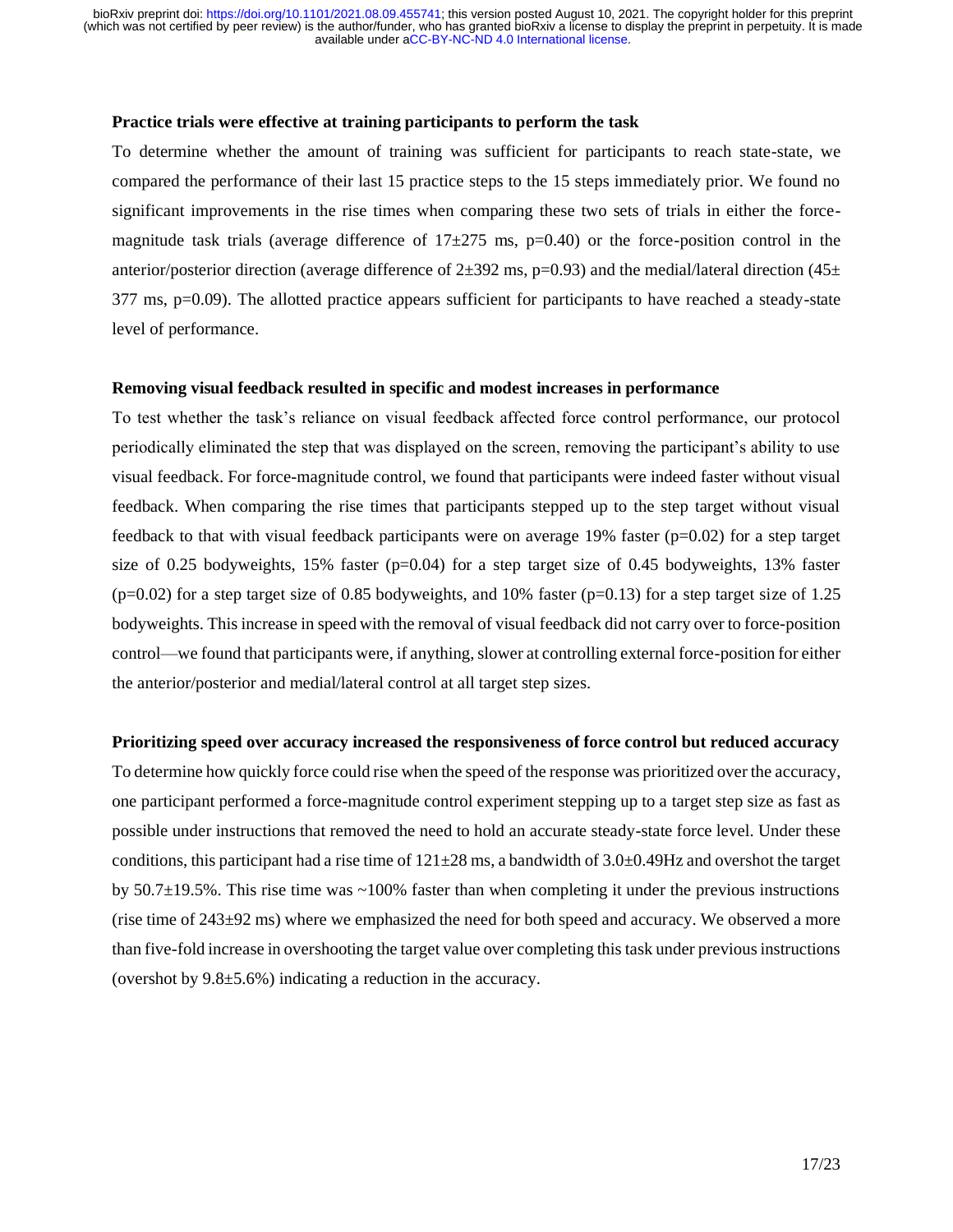# **Discussion**

Here we characterized people's ability to control leg external forces. We found that people could control the magnitude of the force that they applied to the ground, and the position of that force, by responding to and closely matching commanded step changes. For both force-magnitude and position control, we observed similar control performance in terms of responsiveness and accuracy. We also observed that increases in responsiveness correlated with reductions in other measures of control performance, such as a greater magnitude of overshooting. We modelled the observed control performance and found that a second-order model was a good predictor of external leg force control.

Our study has several limitations. One limitation is that compliance—both within our participants' bodies and within the apparatus itself—may have slowed the change in measured force-magnitude and position. To address this, we designed the apparatus using high-density padding at the contact points and adjustable scissor jacks that allow us to tightly secure each participant within the apparatus. We also reduced the possible bending of the apparatus itself by using stiff aluminum for the frame and bolting the rig securely to our laboratory floor. While it is impossible to entirely remove the effect of compliance, we aimed for our design to render the effect small.

A second limitation is that reliance on visual feedback may have slowed measured control performance. Visual feedback loops have longer loop delays when compared to spinal reflex loops, and spinal reflexes are perhaps sufficient for the neural control of leg force during tasks like running [\[24\], \[25\].](https://paperpile.com/c/pRstxb/8cPz+2tSQ) Consequently, in part of our experimental design, we tested to see if control without visual feedback would be significantly faster. Indeed, we found that trials that did not rely on visual feedback were modestly faster suggesting that our measurements are a reasonable but slightly slow approximation of control performance when controlling leg external forces with faster spinal reflexes.

A third limitation is that our experiment may not adequately capture the control approach our nervous system is using when having to rapidly control leg external forces. In support of this possibility, sprinters run with a step frequency above 4 Hz [\[26\]](https://paperpile.com/c/pRstxb/nW2d) whereas our experimental results suggest that force control bandwidth should not exceed about 2 Hz. One mechanism for faster control is to not rely on visual or even spinal reflex loops but instead for the nervous system to estimate the motor commands in advance and execute them in a feedforward manner. To test whether force control could indeed be performed more rapidly when the need for feedback is removed, we instructed a single participant to prioritize leg force control responsiveness over accuracy when following commanded step changes in force. We found an increase in responsiveness of  $\sim 100\%$  but a five-fold decrease in accuracy suggesting that controlling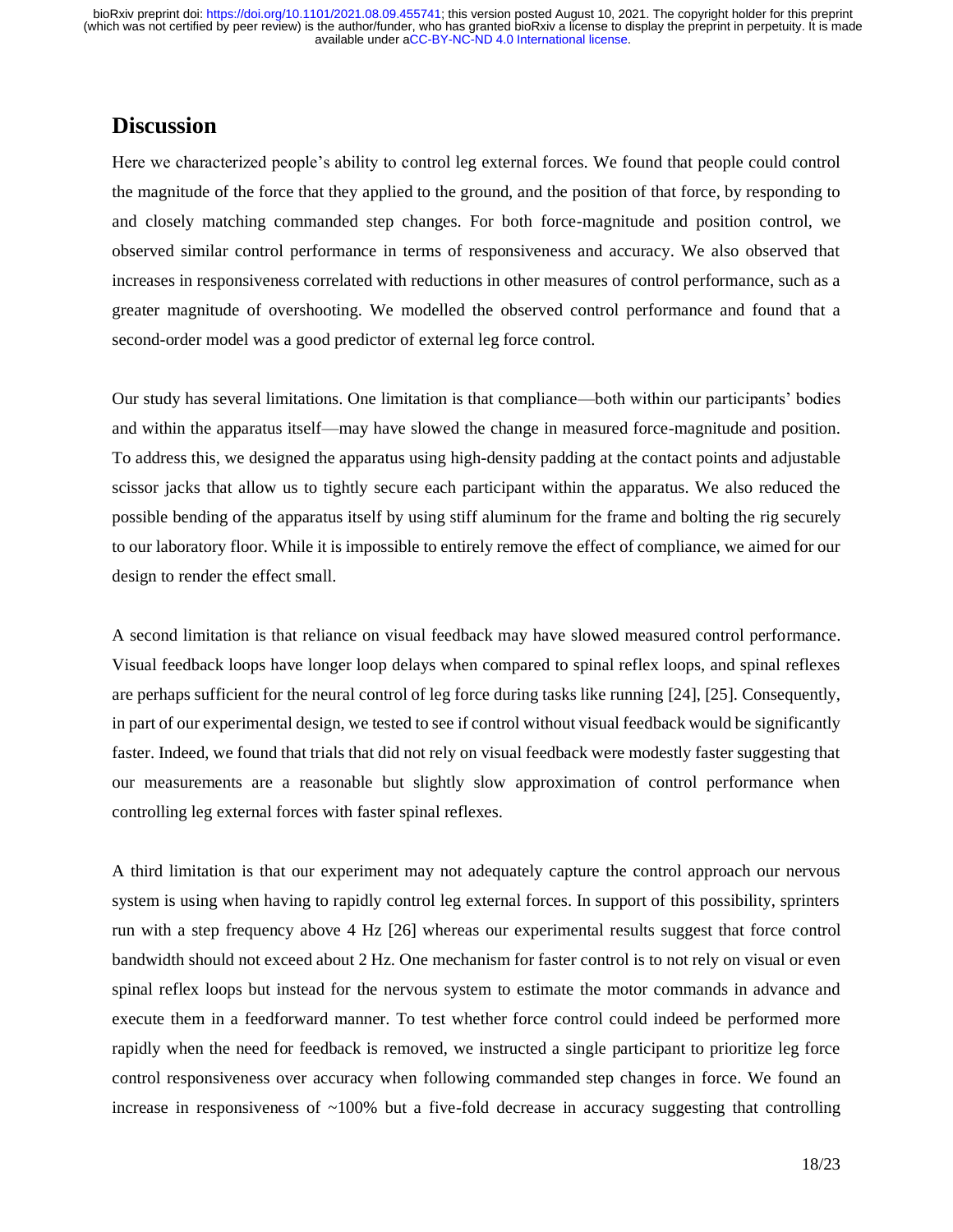external forces in a feedforward manner can be considerably faster than when relying on feedback control but is much less accurate. As feedback is essential for accurate performance in the face of uncertainty, this observed increase in performance is likely an overestimate of the combined feedforward and feedback approach our control system likely employs under most situations [\[27\]](https://paperpile.com/c/pRstxb/pzwf)[,\[28\].](https://paperpile.com/c/pRstxb/RL3WN)

Sensorimotor delays may limit responsiveness of leg external force control. An inherent property of biological control systems is that there are neural delays associated with sensing and transmitting neural information, and muscular delays associated with force generation. Neural delays arise from the times required to sense a stimulus, transmit neural signals along the length of nerves, and to cross synapses [\[29\],](https://paperpile.com/c/pRstxb/G86e+Uvf1)  [\[30\].](https://paperpile.com/c/pRstxb/G86e+Uvf1) Muscular delays arise from the times required for conducting action potentials along muscle fibers, generating muscle force, and muscle shortening to stretch tendons that act in serie[s \[29\], \[30\].](https://paperpile.com/c/pRstxb/G86e+Uvf1) Using scaling relationships from other terrestrial mammals, we estimate the human delays to be approximately 1 ms for sensing, 20ms for sensory nerve conduction delay, 1 ms for crossing a single synapse in the spinal cord, 20 ms for motor nerve conduction delay, 1ms for crossing the neuromuscular junction, 10 ms for the electromechanical delay, and 40 ms for the force generation delay [\[29\], \[30\].](https://paperpile.com/c/pRstxb/Uvf1+G86e) This equates to an estimate of total human sensorimotor delay of  $\sim 90$  ms, which corresponds well to estimates derived from human measurements [\[31\]–\[33\].](https://paperpile.com/c/pRstxb/9NlL+QcLA+GgKA) Both feedback and feedforward control of leg external force must contend with the presence of sensorimotor delays which may set limits to responsiveness. In the feedback control approach, if the delays grow too large relative to the period of the movement, this could destabilize the system as the control signals become outdated, and the motor commands generated are no longer appropriate. To remain stable, a delayed feedback controller must use low gains resulting in low generated forces and a responsiveness that is potentially much slower than the delay itself. This may explain why a 90 ms sensorimotor delay results in controlled step changes in force that we measured here, which have a minimum period of ~500ms (2Hz bandwidth). Feedforward control of external force can generate faster responses because delays do not affect its stability. But the rate at which our muscle actuators can change between different force levels is still slow thus also limiting the bandwidth of feedforward control.

Sensorimotor noise may limit leg external force control accuracy. Noise is the random or unpredictable disturbances to a signal which obscure and interfere with the transfer of information [\[34\].](https://paperpile.com/c/pRstxb/VUJ0) Like delays, there are many sources of noise in our neuromechanical system. It has contributions from both neural and muscular sources. Neural sources of noise arise during the processes associated with determining movement-appropriate motor commands. These include but are not limited to noise in the uncertainty of sensory feedback, and probabilistic behavior of both cellular and synaptic signal transduction in both the peripheral and central neural systems [\[34\], \[35\].](https://paperpile.com/c/pRstxb/VUJ0+9ORU) Muscular sources of noise arise during the transformation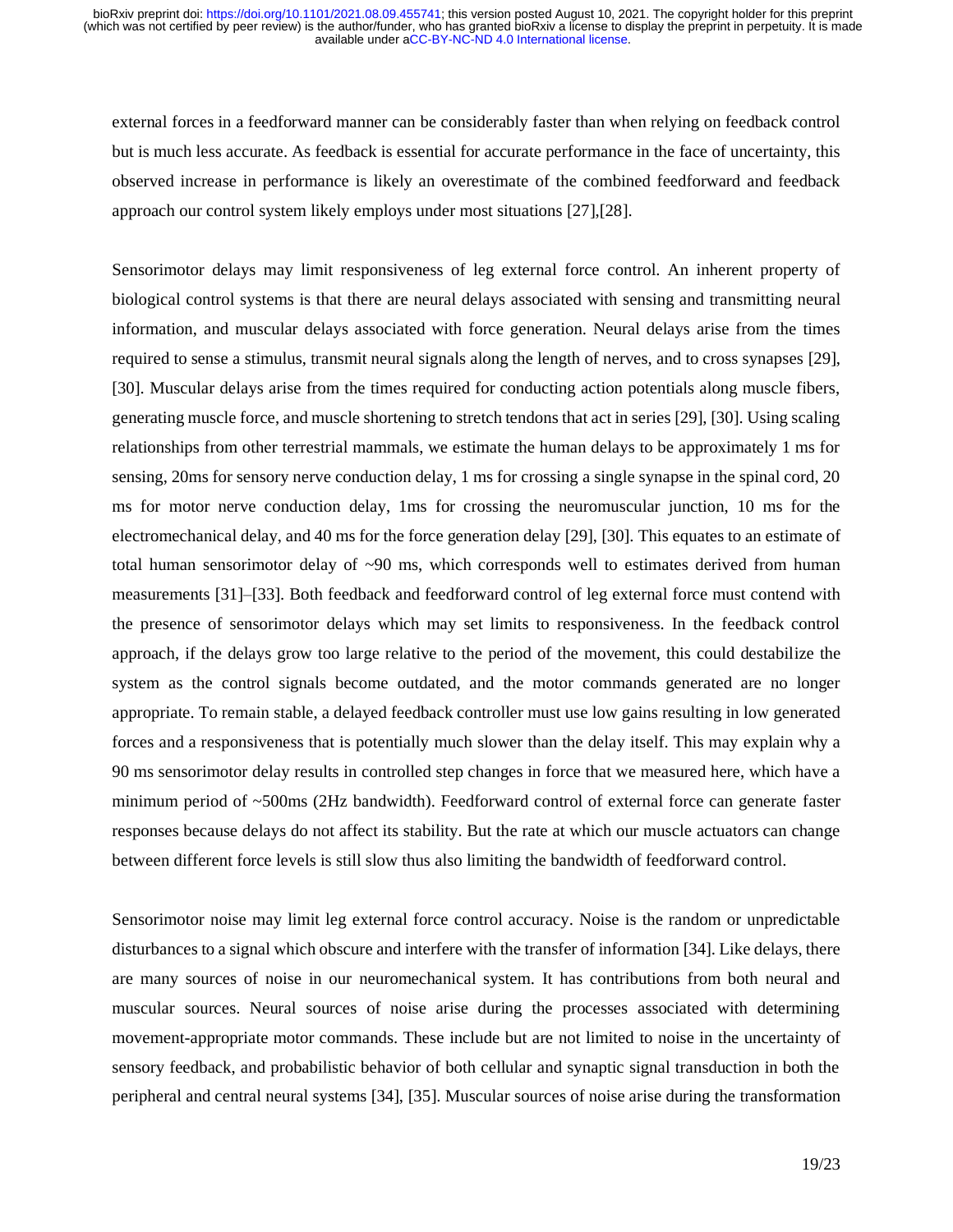of motor commands to the contraction of muscles. Variability in the temporal structure of the motor commands and in the recruitment properties of motor units result in muscular noise [\[36\].](https://paperpile.com/c/pRstxb/qWCI) Even when motor commands are perfectly timed, there is natural variability in the muscle forces arising from the stochastic nature of the contraction of sarcomeres within muscle tissue [\[34\].](https://paperpile.com/c/pRstxb/VUJ0) The net effect of this sensorimotor noise is that for a fixed command to the muscles, there is variability in force output. This sensorimotor noise is believed to limit performance in various human motor control tasks. For example, in goal-directed arm movements, variability in the endpoint position has shown to be related to the sensorimotor noise in the execution of the movement [\[35\].](https://paperpile.com/c/pRstxb/9ORU) In isometric force production of the fingers, increases in external force magnitude show increases in force variabilit[y \[36\].](https://paperpile.com/c/pRstxb/qWCI) As with these other tasks, sensorimotor noise may limit the accuracy for leg external force control to the levels we measure here.

Measurements of force control performance may help in understanding differences in agility between humans and engineered systems, between humans and other animals, and between humans and other humans. The effective control of leg external forces in humans appears to be much slower and less accurate when compared to some legged engineered systems [\[3\].](https://paperpile.com/c/pRstxb/b1W4) For example, the legs of the MIT cheetah robot have a force-magnitude bandwidth of ~100 Hz—about 50x faster than what was found in our experiment and nearly no steady-state error or steady-state variability [\[17\], \[37\].](https://paperpile.com/c/pRstxb/YEOq+yFobs) Wearable devices such as foot prostheses and leg exoskeletons demonstrate millisecond-scale control, enabling for accurate and rapid control of force [\[19\], \[38\].](https://paperpile.com/c/pRstxb/k9JV+vdj3) Yet the agility of humans continues to be greater than that of state-of-the-art legged robots suggesting that human agility is achieved not through a greater control of leg forces, but by a greater understanding of what forces to apply. This may not hold true for comparing humans to other agile animals, such as gazelles or cheetahs, which may understand what forces to apply to the ground as well or better than humans. And in some cases, better control of external forces may be responsible for the greater agility of some animals over other less agile animals. The same may hold true for more agile athletes over less agile athletes, and for the changes in agility that come with fatigue, injury, disease, and age. Our work here benchmarks force control performance in young healthy humans to better enable these future comparisons.

## **Acknowledgements**

We thank all participants for volunteering their time in our study and to the SFU Locomotion Lab members and Professor James Wakeling for helpful comments and suggestions. We thank Dr. Heather More with assistance in editing the figures.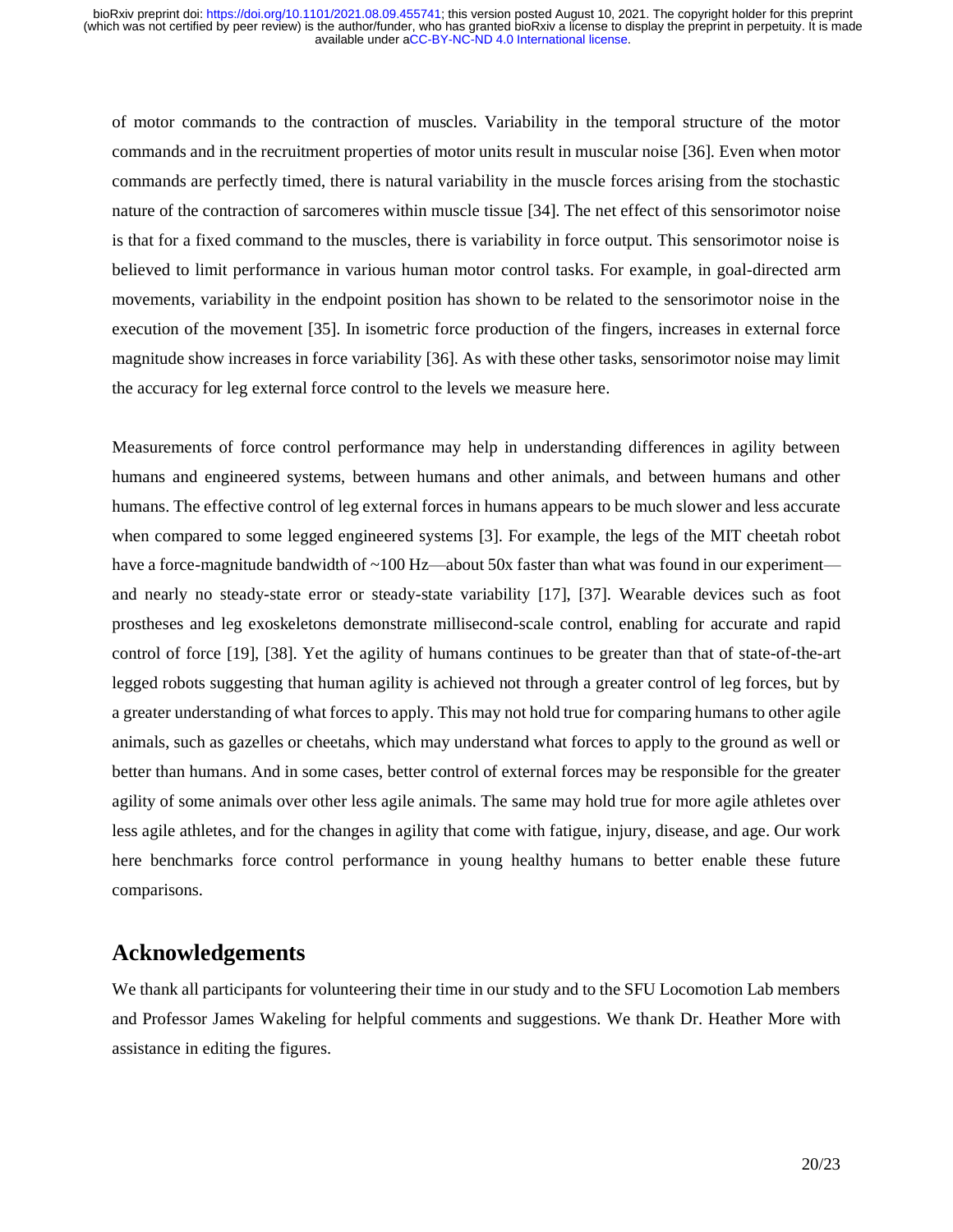# **Author Contributions**

P.K, S.R, and J.M.D designed the study. P.K collected, processed, and analyzed the data. P.K. prepared all figures. P.K and J.M.D wrote the manuscript and P.K, S.R and J.M.D edited manuscript.

# **Competing interests**

The authors declare no competing or financial interests.

# **Funding**

This work was supported by the Natural Sciences and Engineering Research Council of Canada Discovery Grant (RGPIN-2020-04638) to J.M.D and the NSERC PGS Doctoral Scholarship and the SFU Graduate scholarship to P.K.

# **Data Availability**

The datasets generated during and/or analysed during the current study are available from the corresponding author on reasonable request.

# **Addition Information**

**Correspondence** and requests for any materials should be addressed to J.M.D.

# **References**

- [1] [H. C. Howland, "Optimal strategies for predator avoidance: the relative importance of speed and](http://paperpile.com/b/pRstxb/h3o2)  [manoeuvrability,"](http://paperpile.com/b/pRstxb/h3o2) *[J. Theor. Biol.](http://paperpile.com/b/pRstxb/h3o2)*[, vol. 47, no. 2, pp. 333–350, Oct. 1974.](http://paperpile.com/b/pRstxb/h3o2)
- [2] [R. J. Full, T. Kubow, J. Schmitt, P. Holmes, and D. Koditschek, "Quantifying dynamic stability and](http://paperpile.com/b/pRstxb/6uCO)  [maneuverability in legged locomotion,"](http://paperpile.com/b/pRstxb/6uCO) *[Integr. Comp. Biol.](http://paperpile.com/b/pRstxb/6uCO)*[, vol. 42, no. 1, pp. 149–157, Feb. 2002.](http://paperpile.com/b/pRstxb/6uCO)
- [3] [J. Hwangbo, J. Lee, A. Dosovitskiy, D. Bellicoso, V. Tsounis, V. Koltun, and M. Hutter, "Learning](http://paperpile.com/b/pRstxb/b1W4)  [agile and dynamic motor skills for legged robots,"](http://paperpile.com/b/pRstxb/b1W4) *[Sci Robot](http://paperpile.com/b/pRstxb/b1W4)*[, vol. 4, no. 26, Jan. 2019.](http://paperpile.com/b/pRstxb/b1W4)
- [4] [J. D. Vescovi and M. R. Mcguigan, "Relationships between sprinting, agility, and jump ability in](http://paperpile.com/b/pRstxb/sf6r)  [female athletes,"](http://paperpile.com/b/pRstxb/sf6r) *[J. Sports Sci.](http://paperpile.com/b/pRstxb/sf6r)*[, vol. 26, no. 1, pp. 97–107, Jan. 2008.](http://paperpile.com/b/pRstxb/sf6r)
- [5] [A. Asadi, "Relationship Between Jumping Ability, Agility and Sprint Performance of Elite Young](http://paperpile.com/b/pRstxb/znxd)  [Basketball Players: A Field-Test Approach,"](http://paperpile.com/b/pRstxb/znxd) *[Braz. J. Kinanthropometry Hum. Performance](http://paperpile.com/b/pRstxb/znxd)*[, vol. 18,](http://paperpile.com/b/pRstxb/znxd)  [no. 2, p. 177, May 2016.](http://paperpile.com/b/pRstxb/znxd)
- [6] [W. B. Young, B. Dawson, and G. J. Henry, "Agility and Change-of-Direction Speed are Independent](http://paperpile.com/b/pRstxb/kLFU)  [Skills: Implications for Training for Agility in Invasion Sports,"](http://paperpile.com/b/pRstxb/kLFU) *[Int. J. Sports Sci. Coach.](http://paperpile.com/b/pRstxb/kLFU)*[, vol. 10,](http://paperpile.com/b/pRstxb/kLFU)  [no. 1, pp. 159–169, Feb. 2015.](http://paperpile.com/b/pRstxb/kLFU)
- [7] L. Stirling, C. Eke, [and S. M. Cain, "Examination of the perceived agility and balance during a](http://paperpile.com/b/pRstxb/caLR)  [reactive agility task,"](http://paperpile.com/b/pRstxb/caLR) *[PLoS One](http://paperpile.com/b/pRstxb/caLR)*[, vol. 13, no. 6, p. e0198875, Jun. 2018.](http://paperpile.com/b/pRstxb/caLR)
- [8] [T. Garland, "The relation between maximal running speed and body mass in terrestrial mammals,"](http://paperpile.com/b/pRstxb/dvbv) *[J.](http://paperpile.com/b/pRstxb/dvbv)  [Zool.](http://paperpile.com/b/pRstxb/dvbv)*[, vol. 199, no. 2, pp. 157–170, Jan. 1983.](http://paperpile.com/b/pRstxb/dvbv)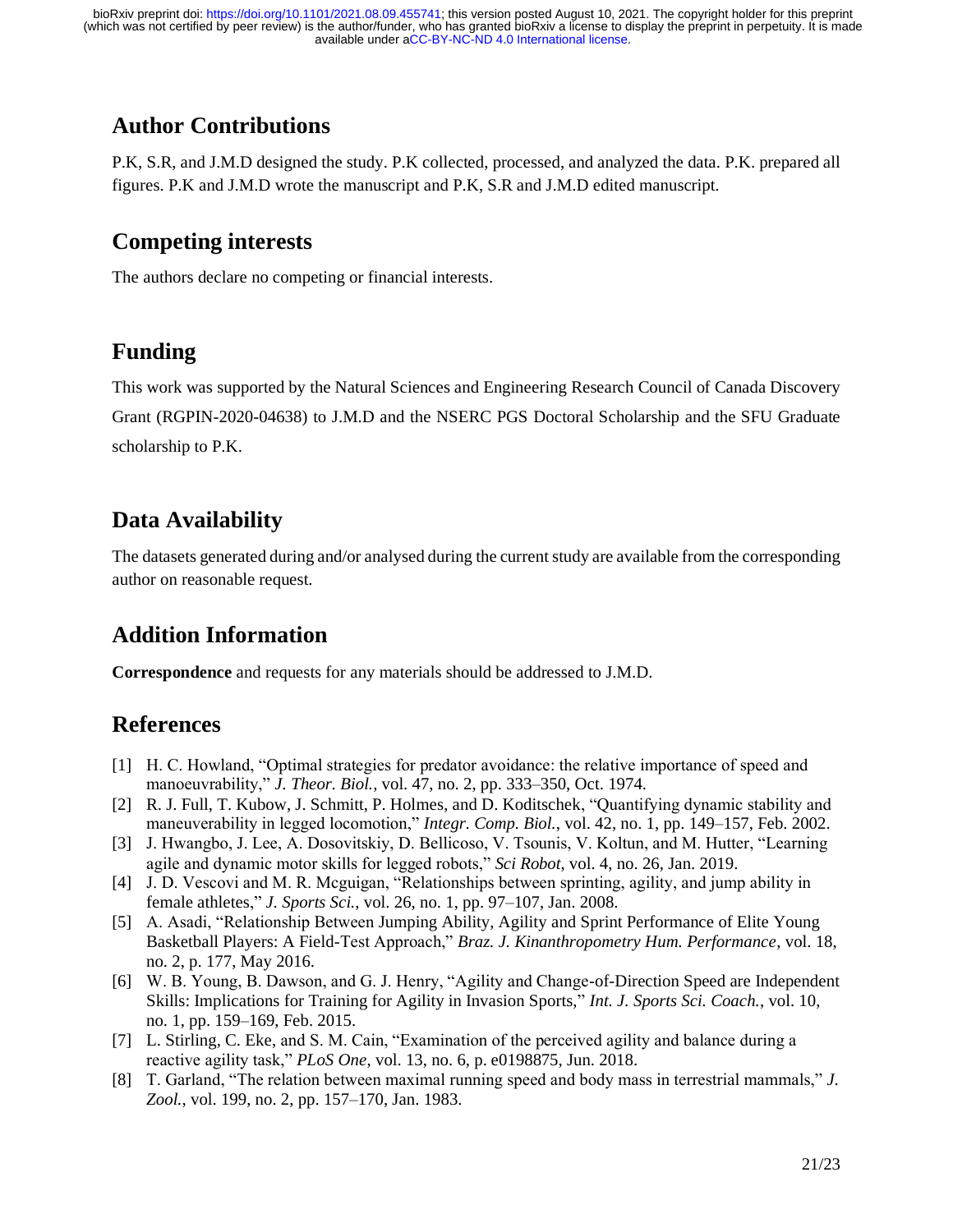- [9] G. P. Sutton, E. Mendoza, E. Azizi, S. J. [Longo, J. P. Olberding, M. Ilton, and S. N. Patek, "Why do](http://paperpile.com/b/pRstxb/QxtF)  [Large Animals Never Actuate Their Jumps with Latch-Mediated Springs? Because They can Jump](http://paperpile.com/b/pRstxb/QxtF)  [Higher Without Them,"](http://paperpile.com/b/pRstxb/QxtF) *[Integr. Comp. Biol.](http://paperpile.com/b/pRstxb/QxtF)*[, p. icz145, Aug. 2019.](http://paperpile.com/b/pRstxb/QxtF)
- [10] A. M. Wilson, J. C. Lowe, K. Roskilly, P. E. Hudson, K. A. Golabek, and J. W. McNutt, ["Locomotion dynamics of hunting in wild cheetahs,"](http://paperpile.com/b/pRstxb/dimd) *[Nature](http://paperpile.com/b/pRstxb/dimd)*[, vol. 498, no. 7453, pp. 185–189, Jun.](http://paperpile.com/b/pRstxb/dimd)  [2013.](http://paperpile.com/b/pRstxb/dimd)
- [11] [D. L. Jindrich, N. C. Smith, K. Jespers, and A. M. Wilson, "Mechanics of cutting maneuvers by](http://paperpile.com/b/pRstxb/XUmf)  [ostriches \(Struthio camelus\),"](http://paperpile.com/b/pRstxb/XUmf) *[J. Exp. Biol.](http://paperpile.com/b/pRstxb/XUmf)*[, vol. 210, no. Pt 8, pp. 1378–1390, Apr. 2007.](http://paperpile.com/b/pRstxb/XUmf)
- [12] [W. Herzog, "Muscle properties and coordination during voluntary movement,"](http://paperpile.com/b/pRstxb/CPM9) *[J. Sports Sci.](http://paperpile.com/b/pRstxb/CPM9)*[, vol.](http://paperpile.com/b/pRstxb/CPM9)  [18, no. 3, pp. 141–152, Mar. 2000.](http://paperpile.com/b/pRstxb/CPM9)
- [13] [A. Santuz, A. Ekizos, Y. Kunimasa, K. Kijima, M. Ishikawa, and A. Arampatzis, "Lower complexity](http://paperpile.com/b/pRstxb/rA8z)  [of motor primitives ensures robust control of high-speed human locomotion,"](http://paperpile.com/b/pRstxb/rA8z) *[Heliyon](http://paperpile.com/b/pRstxb/rA8z)*[, vol. 6, no. 10,](http://paperpile.com/b/pRstxb/rA8z)  [p. e05377, Oct. 2020.](http://paperpile.com/b/pRstxb/rA8z)
- [14] L. M. Rogers, D. [A. Brown, and K. G. Gruben, "Foot force direction control during leg pushes](http://paperpile.com/b/pRstxb/60wC)  [against fixed and moving pedals in persons post-stroke,"](http://paperpile.com/b/pRstxb/60wC) *[Gait Posture](http://paperpile.com/b/pRstxb/60wC)*[, vol. 19, no. 1, pp. 58–68,](http://paperpile.com/b/pRstxb/60wC)  [Feb. 2004.](http://paperpile.com/b/pRstxb/60wC)
- [15] V. Zordan, D. Brown, A. Macchietto, and K. Yin, "Control of Rotational Dynamics for Ground and [Aerial Behavior,"](http://paperpile.com/b/pRstxb/kaNP) *[IEEE Trans. Vis. Comput. Graph.](http://paperpile.com/b/pRstxb/kaNP)*[, vol. 20, no. 10, pp. 1356–1366, Oct. 2014.](http://paperpile.com/b/pRstxb/kaNP)
- [16] [P. D. Cha, J. J. Rosenberg, and C. L. Dym,](http://paperpile.com/b/pRstxb/ekc5) *[Fundamentals of Modeling and Analyzing Engineering](http://paperpile.com/b/pRstxb/ekc5)  [Systems](http://paperpile.com/b/pRstxb/ekc5)*[. Cambridge University Press, 2000.](http://paperpile.com/b/pRstxb/ekc5)
- [17] [P. M. Wensing, A. Wang, S. Seok, D. Otten, J. Lang, and S. Kim, "Proprioceptive Actuator Design](http://paperpile.com/b/pRstxb/yFobs)  [in the MIT Cheetah: Impact Mitigation and High-Bandwidth Physical Interaction for Dynamic](http://paperpile.com/b/pRstxb/yFobs)  [Legged Robots,"](http://paperpile.com/b/pRstxb/yFobs) *[IEEE Trans. Rob.](http://paperpile.com/b/pRstxb/yFobs)*[, vol. 33, no. 3, pp. 509–522, Jun. 2017.](http://paperpile.com/b/pRstxb/yFobs)
- [18] [H.-W. Park, P. M. Wensing, and S. Kim, "High-speed bounding with the MIT Cheetah 2: Control](http://paperpile.com/b/pRstxb/JxKz)  [design and experiments,"](http://paperpile.com/b/pRstxb/JxKz) *[Int. J. Rob. Res.](http://paperpile.com/b/pRstxb/JxKz)*[, vol. 36, no. 2, pp. 167–192, Feb. 2017.](http://paperpile.com/b/pRstxb/JxKz)
- [19] [V. L. Chiu, A. S. Voloshina, and S. H. Collins, "An Ankle-Foot Prosthesis Emulator Capable of](http://paperpile.com/b/pRstxb/vdj3)  [Modulating Center of Pressure,"](http://paperpile.com/b/pRstxb/vdj3) *[IEEE Trans. Biomed. Eng.](http://paperpile.com/b/pRstxb/vdj3)*[, vol. 67, no. 1, pp. 166–176, Jan. 2020.](http://paperpile.com/b/pRstxb/vdj3)
- [20] [BERTEC Corporation, "Bertec Force Plates," Mar.](http://paperpile.com/b/pRstxb/pO7ox) 2012.
- [21] [R. K. Fukuchi, C. A. Fukuchi, and M. Duarte, "A public dataset of running biomechanics and the](http://paperpile.com/b/pRstxb/itxyM)  [effects of running speed on lower extremity kinematics and kinetics,"](http://paperpile.com/b/pRstxb/itxyM) *[PeerJ](http://paperpile.com/b/pRstxb/itxyM)*[, vol. 5, p. e3298, May](http://paperpile.com/b/pRstxb/itxyM)  [2017.](http://paperpile.com/b/pRstxb/itxyM)
- [22] [M. T. Thompson, "Review of Signal Processing Basics,"](http://paperpile.com/b/pRstxb/HARV5) in *[Intuitive Analog Circuit Design](http://paperpile.com/b/pRstxb/HARV5)*[,](http://paperpile.com/b/pRstxb/HARV5)  [Elsevier, 2014, pp. 15–52.](http://paperpile.com/b/pRstxb/HARV5)
- [23] [P. Sedgwick, "Multiple significance tests: the Bonferroni correction,"](http://paperpile.com/b/pRstxb/NvAH) *[BMJ](http://paperpile.com/b/pRstxb/NvAH)*[, vol. 344, Jan. 2012.](http://paperpile.com/b/pRstxb/NvAH)
- [24] [J. Duysens and H. W. A. A. Van de Crommert, "Neural control of locomotion; Part 1: The central](http://paperpile.com/b/pRstxb/8cPz)  [pattern generator from cats to humans,"](http://paperpile.com/b/pRstxb/8cPz) *[Gait Posture](http://paperpile.com/b/pRstxb/8cPz)*, vol. 7, no. 2, [pp. 131–141, Mar. 1998.](http://paperpile.com/b/pRstxb/8cPz)
- [25] [S. Grillner and P. Wallén, "Central Pattern Generators for Locomotion, with Special Reference to](http://paperpile.com/b/pRstxb/2tSQ)  [Vertebrates," Nov. 2003.](http://paperpile.com/b/pRstxb/2tSQ)
- [26] [R. Toyoshima and S. Sakurai, "Kinematic Characteristics of High Step Frequency Sprinters and](http://paperpile.com/b/pRstxb/nW2d)  [Long Step Length Sprinters at Top Speed Phase,"](http://paperpile.com/b/pRstxb/nW2d) *[International Journal of Sport and Health Science](http://paperpile.com/b/pRstxb/nW2d)*[,](http://paperpile.com/b/pRstxb/nW2d)  [vol. advpub, 2016.](http://paperpile.com/b/pRstxb/nW2d)
- [27] [S. Rossignol, R. Dubuc, and J.-P. Gossard, "Dynamic sensorimotor interactions in locomotion,"](http://paperpile.com/b/pRstxb/pzwf)  *[Physiol. Rev.](http://paperpile.com/b/pRstxb/pzwf)*[, vol. 86, no. 1, pp. 89–154, Jan. 2006.](http://paperpile.com/b/pRstxb/pzwf)
- [28] [J. D. Wong and J. M. Donelan, "Principles of energetics and stability in human locomotion,"](http://paperpile.com/b/pRstxb/RL3WN)  *[Humanoid Robotics: A Reference. Dordrecht: Springer](http://paperpile.com/b/pRstxb/RL3WN)*[, 2017.](http://paperpile.com/b/pRstxb/RL3WN)
- [29] [H. L. More, J. R. Hutchinson, D. F. Collins, D. J. Weber, S. K. H. Aung, and J. M. Donelan,](http://paperpile.com/b/pRstxb/G86e)  ["Scaling of sensorimotor control in terrestrial mammals,"](http://paperpile.com/b/pRstxb/G86e) *[Proc. Biol. Sci.](http://paperpile.com/b/pRstxb/G86e)*[, vol. 277, no. 1700, pp.](http://paperpile.com/b/pRstxb/G86e)  [3563–3568, Dec. 2010.](http://paperpile.com/b/pRstxb/G86e)
- [30] [H. L. More and J. M. Donelan, "Scaling of sensorimotor delays in terrestrial mammals,"](http://paperpile.com/b/pRstxb/Uvf1) *[Proc. Biol.](http://paperpile.com/b/pRstxb/Uvf1)  [Sci.](http://paperpile.com/b/pRstxb/Uvf1)*[, vol. 285, no. 1885, Aug. 2018.](http://paperpile.com/b/pRstxb/Uvf1)
- [31] [K. Häkkinen and P. V. Komi, "Electromyographic and mechanical characteristics of human skeletal](http://paperpile.com/b/pRstxb/9NlL)